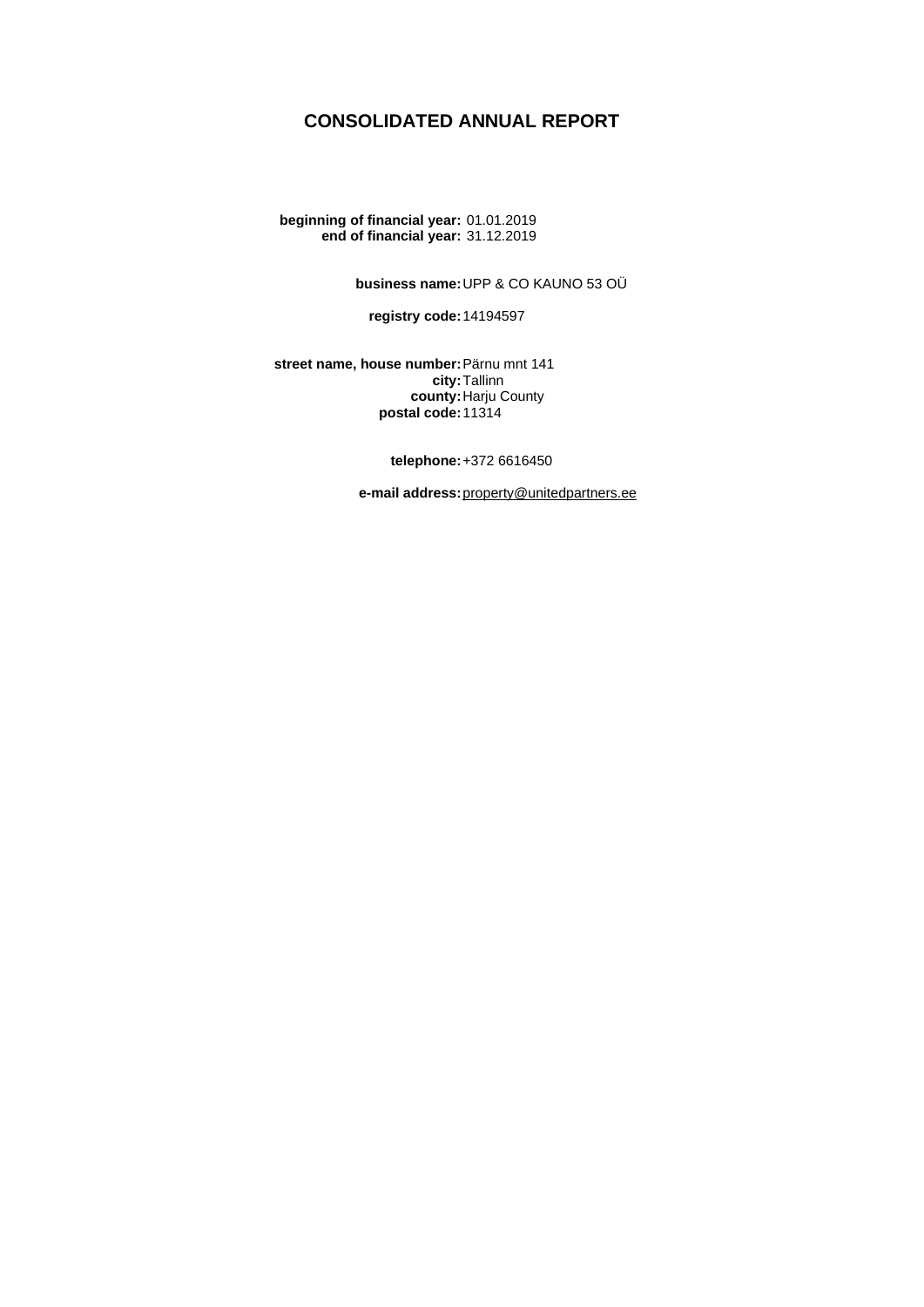# **Table of contents**

| <b>Management report</b>                              | 3                       |
|-------------------------------------------------------|-------------------------|
| Annual accounts                                       | 4                       |
| <b>Consolidated balance sheet</b>                     | 4                       |
| <b>Consolidated income statement</b>                  | 5                       |
| <b>Consolidated cash flow statement</b>               | $6\phantom{1}6$         |
| Consolidated statement of changes in equity           | $\overline{\mathbf{r}}$ |
| Notes to financial statements                         | 8                       |
| Note 1<br>Accounting policies and procedures          | 8                       |
| Note 2<br>Cash                                        | 11                      |
| <b>Receivables and prepayments</b><br>Note 3          | 12                      |
| <b>Shares of subsidiaries</b><br>Note 4               | 12                      |
| Note 5<br><b>Investment properties</b>                | 13                      |
| Note 6<br>Property, plant and equipment               | 13                      |
| Intangible assets<br>Note 7                           | 14                      |
| Loans payable<br>Note 8                               | 15                      |
| Note 9<br><b>Payables and prepayments</b>             | 16                      |
| <b>Note 10 Provisions</b>                             | 16                      |
| Note 11 Share capital                                 | 17                      |
| Note 12 Sales revenue                                 | 17                      |
| Note 13 Other operating expenses                      | 17                      |
| Note 14 Staff costs                                   | 18                      |
| Note 15 Interest expenses                             | 18                      |
| Note 16 Income tax                                    | 18                      |
| Note 17 Related parties                               | 18                      |
| Note 18 Events after the reporting date               | 19                      |
| Note 19 Unconsolidated balance sheet                  | 20                      |
| Note 20 Unconsolidated Income Statement               | 20                      |
| Note 21 Unconsolidated cash flow statement            | 21                      |
| Note 22 Unconsolidated statement of changes in equity | 22                      |
| Note 23<br><b>Going concern</b>                       | 22                      |
| Digital signatures to the report                      | 23                      |
| INDEPENDENT AUDITOR'S REPORT                          | 24                      |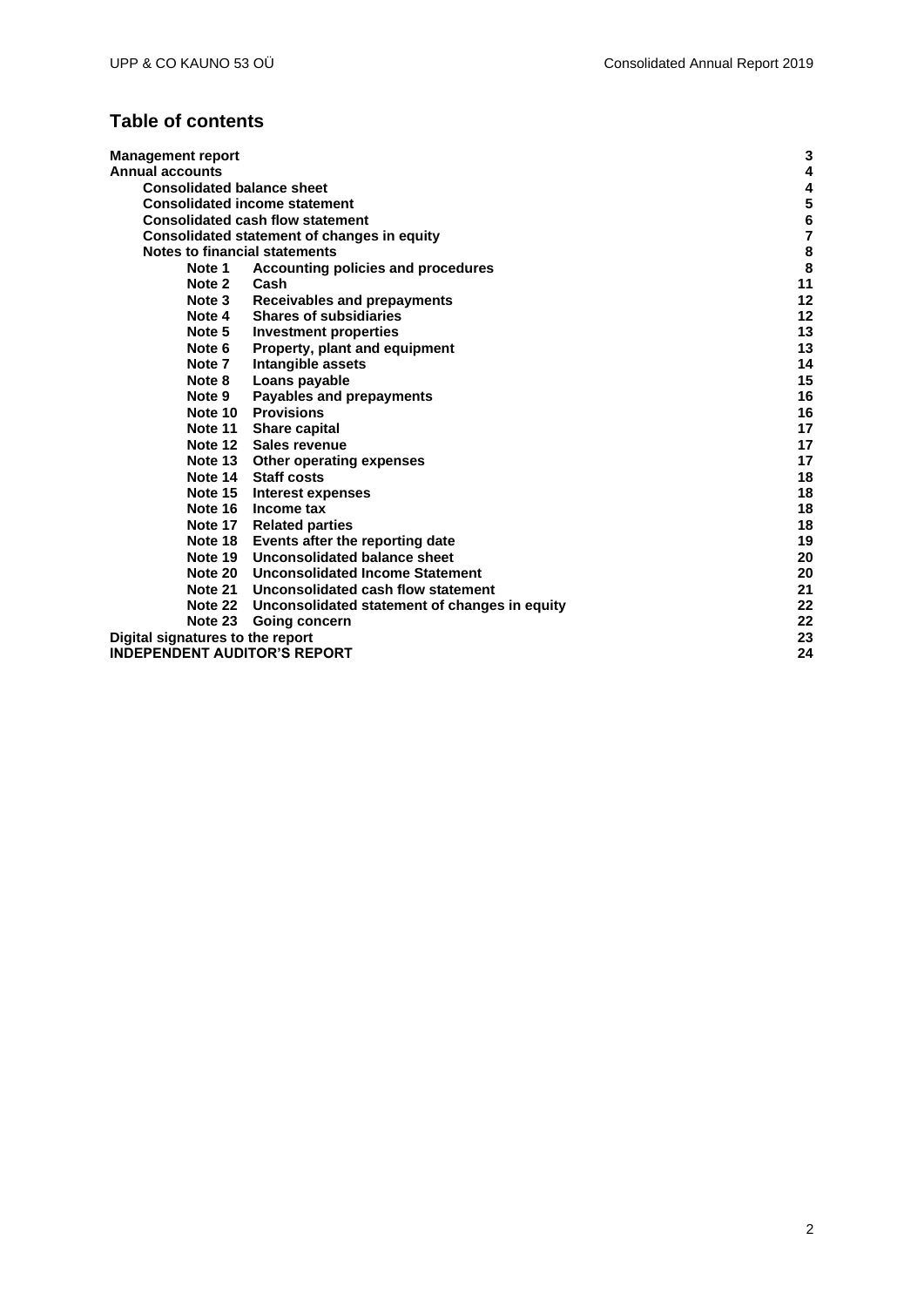### <span id="page-2-0"></span>**Management report**

UPP & CO Kauno 53 OÜ, the parent company of the consolidation group, was founded in order to acquire and manage investment property and involve additional capital for these transactions.

In 2017, the company acquired 100% holding in Promalita UAB, a company registered in the Republic of Lithuania, which owns a logistics centre near Vilnius. The net internal area of the centre is 21,232  $m^2$  and it is fully rented out. Rimi retail chain is the anchor tenant.

The sales of the consolidation group amounted to 1,287,781 euros in the reporting year (1,247,276 euros in 2018). There are no employees in the consolidation group; therefore no remuneration has been calculated for them. Remuneration has been calculated for the members of the management board. In the reporting year, expenses along with tax amounted to 292 euros (1,037 euros in 2018) with no other discounts or benefits.

The group considers the general (macroeconomic) condition of the operating environment to be good and its impact on economic performance is neutral. Likewise, the business operations of the group are not affected by seasonality as the economic activity is not cyclical by nature. The activities of the company have no major environmental and social impacts.

No risks related to fluctuations in currency exchange, interest and stock exchange rates have emerged during the financial year and the period of preparation of the report.

Since the group was created solely for its current activities, there are no planned structural changes in business operations.

There are no planned major research and development projects and expenses associated with them in the reporting year and in the following years. Likewise, the group has not provided any guarantees or assumed any liabilities that could have a material impact on the results of the next financial years.

| <b>Principal financial ratios</b> | 2019  | 2018  |
|-----------------------------------|-------|-------|
| Debt/equity ratio (in times)      | 11.18 | 16.65 |
| Debt ratio (in times)             | 0.93  | 0.95  |
| Long-term loan ratio (in times)   | 0.93  | 0.95  |
| Return on equity %                | 31%   | 71%   |
| Equity ratio (in times)           | 0.07  | 0.04  |
| ROA %                             | 2.15% | 3.49% |

### **Formulas used for the calculation of the ratios**

Debt/equity ratio = interest-bearing debt obligations/equity

Debt ratio (in times) = liabilities / (liabilities + equity)

Long-term loan ratio = long-term liabilities / (long-term liabilities + equity)

Return on equity  $%$  = net profit / equity  $*$  100

Equity ratio = equity  $\prime$  assets

Return on assets (ROA, %) = net profit / assets\*100

UPP & CO Kauno 53 OÜ and its subsidiary Promalita UAB are a going concern.

Marko Tali

Member of Management Board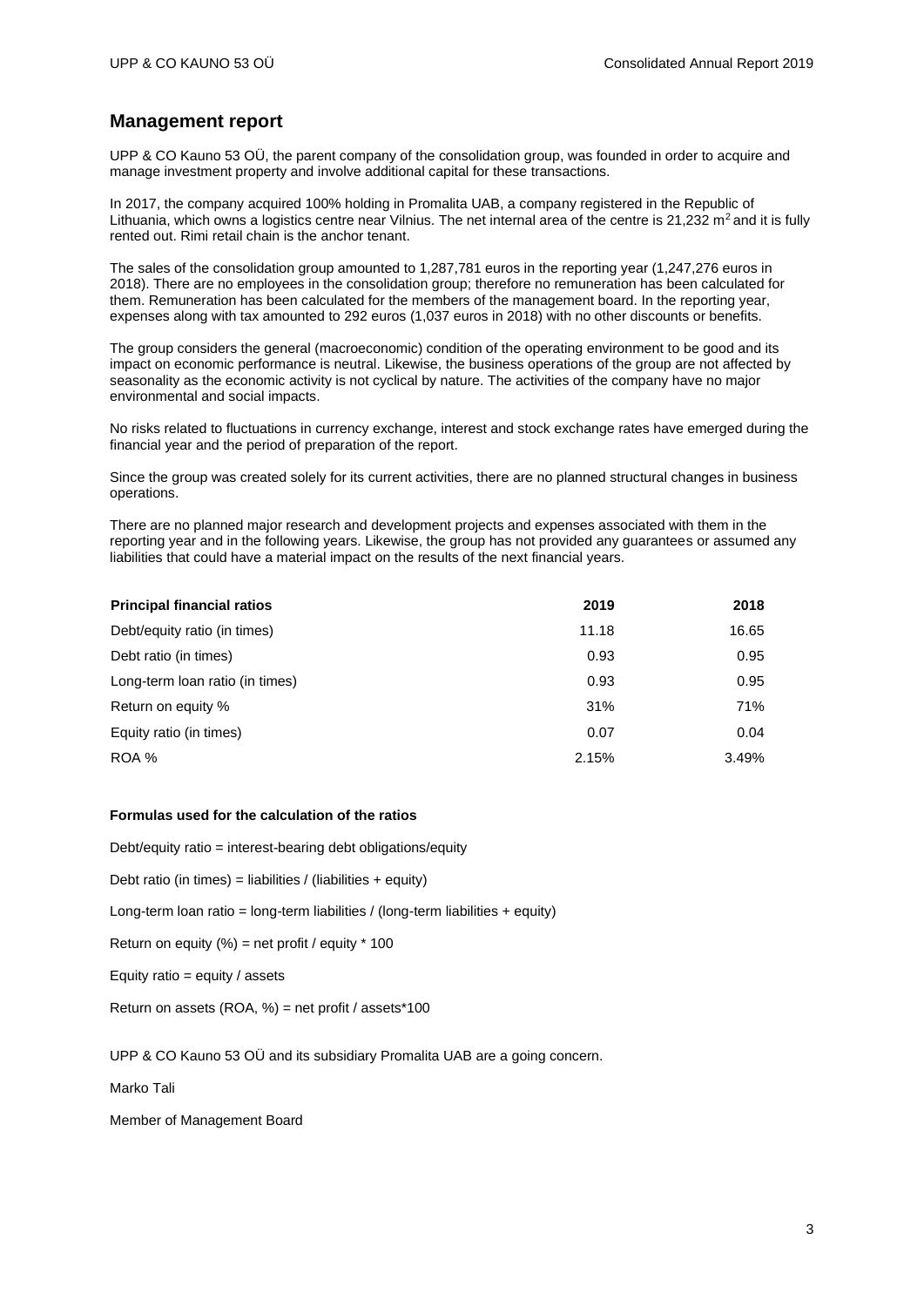# <span id="page-3-0"></span>**Annual accounts**

# <span id="page-3-1"></span>**Consolidated balance sheet**

|                                               | 31.12.2019 | 31.12.2018 | <b>Note</b>    |
|-----------------------------------------------|------------|------------|----------------|
| Assets                                        |            |            |                |
| <b>Current assets</b>                         |            |            |                |
| Cash                                          | 362,919    | 159,684    | $\overline{2}$ |
| Receivables and prepayments                   | 11,458     | 9,751      | $\overline{3}$ |
| <b>Total current assets</b>                   | 374,377    | 169,435    |                |
| Non-current assets                            |            |            |                |
| Investment properties                         | 15,750,000 | 15,700,000 | $\overline{5}$ |
| Property, plant and equipment                 | 14,049     | 22,113     | $\overline{6}$ |
| Intangible assets                             | 853,880    | 1,067,348  | $\overline{7}$ |
| <b>Total non-current assets</b>               | 16,617,929 | 16,789,461 |                |
| <b>Total assets</b>                           | 16,992,306 | 16,958,896 |                |
| iabilities and equity                         |            |            |                |
| Payables                                      |            |            |                |
| <b>Current liabilities</b>                    |            |            |                |
| Loans payable                                 | 460,000    | 460,000    | 8              |
| Payables and prepayments                      | 143,297    | 132,512    | $\overline{9}$ |
| <b>Total current liabilities</b>              | 603,297    | 592,512    |                |
| Long-term liabilities                         |            |            |                |
| Loans payable                                 | 12,885,183 | 13,345,183 | 8              |
| Provisions                                    | 2,309,664  | 2,192,196  | 10             |
| <b>Total non-current liabilities</b>          | 15,194,847 | 15,537,379 |                |
| <b>Total liabilities</b>                      | 15,798,144 | 16,129,891 |                |
| Equity                                        |            |            |                |
| Equity held by shareholders of parent company |            |            |                |
| Share capital at nominal value                | 2,500      | 2,500      | 11             |
| Retained profit (loss)                        | 826,505    | 233,732    |                |
| Profit (loss) for financial year              | 365,157    | 592,773    |                |
| Total equity held by shareholders of parent   | 1,194,162  | 829,005    |                |
| company                                       |            |            |                |
| <b>Total equity</b>                           | 1,194,162  | 829,005    |                |
| <b>Total liabilities and equity</b>           | 16,992,306 | 16,958,896 |                |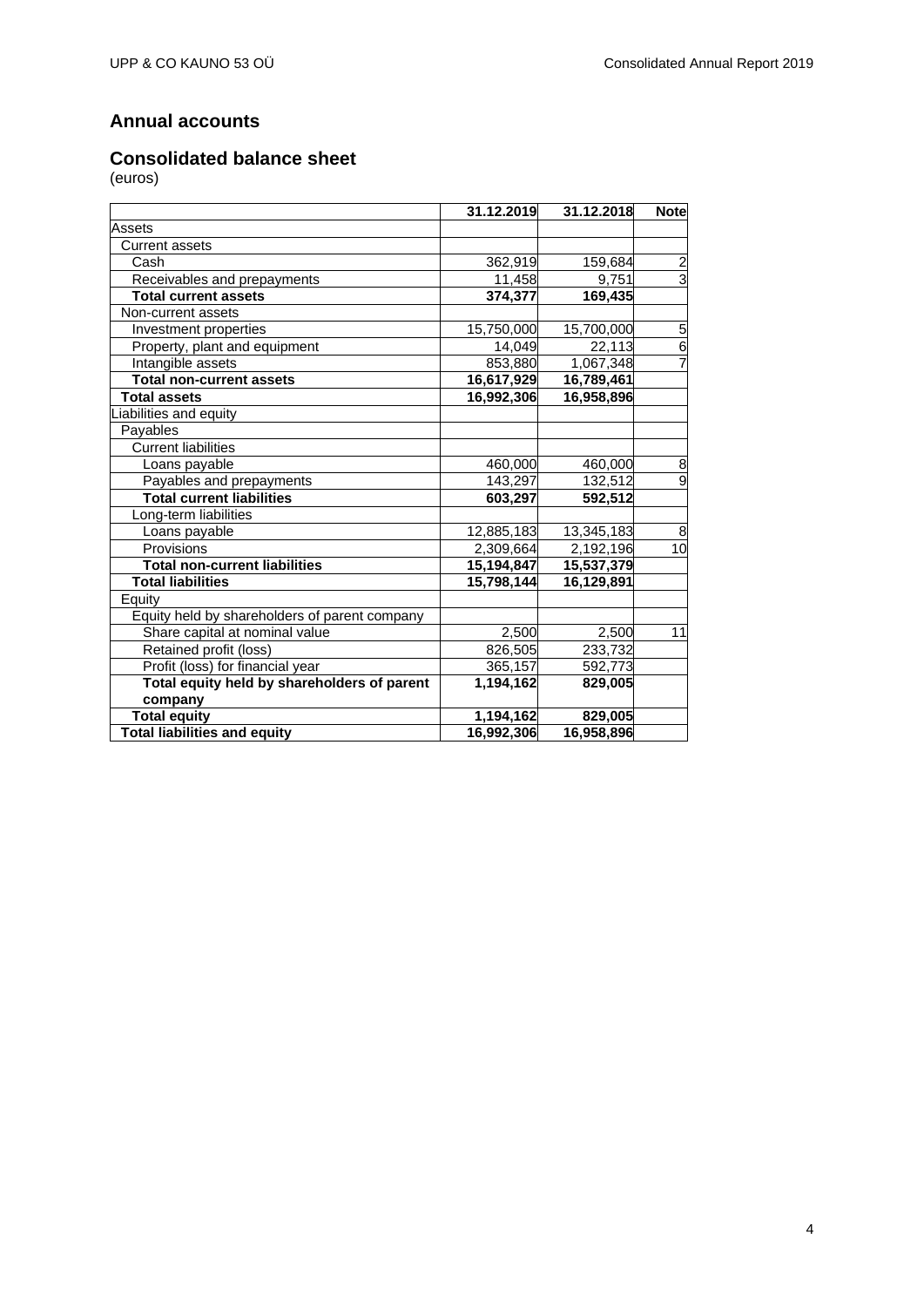# <span id="page-4-0"></span>**Consolidated income statement**

|                                                      | 2019       | 2018        | <b>Note</b> |
|------------------------------------------------------|------------|-------------|-------------|
| Sales revenue                                        | 1,287,781  | 1,247,276   | 12          |
| Other operating revenue                              | 50,000     | 350,000     | 5           |
| Other operating expenses                             | $-46,255$  | $-18,320$   | 13          |
| Staff costs                                          | $-292$     | $-1,037$    | 14          |
| Depreciation and impairment of non-current assets    | $-221,531$ | $-229,666$  | 6, 7        |
| Other operating charges                              | $-1,337$   | $-911$      |             |
| <b>Operating profit (loss)</b>                       | 1,068,366  | 1,347,342   |             |
| Interest income                                      |            |             |             |
| Interest expenses                                    | $-562,174$ | $-574, 124$ | 15          |
| Profit (loss) before tax                             | 506,196    | 773,221     |             |
| Income tax                                           | $-141,039$ | $-180,448$  | 16          |
| Profit (loss) for financial year                     | 365,157    | 592,773     |             |
| Share of profit (loss) attributable to a shareholder | 365,157    | 592,773     |             |
| of parent company                                    |            |             |             |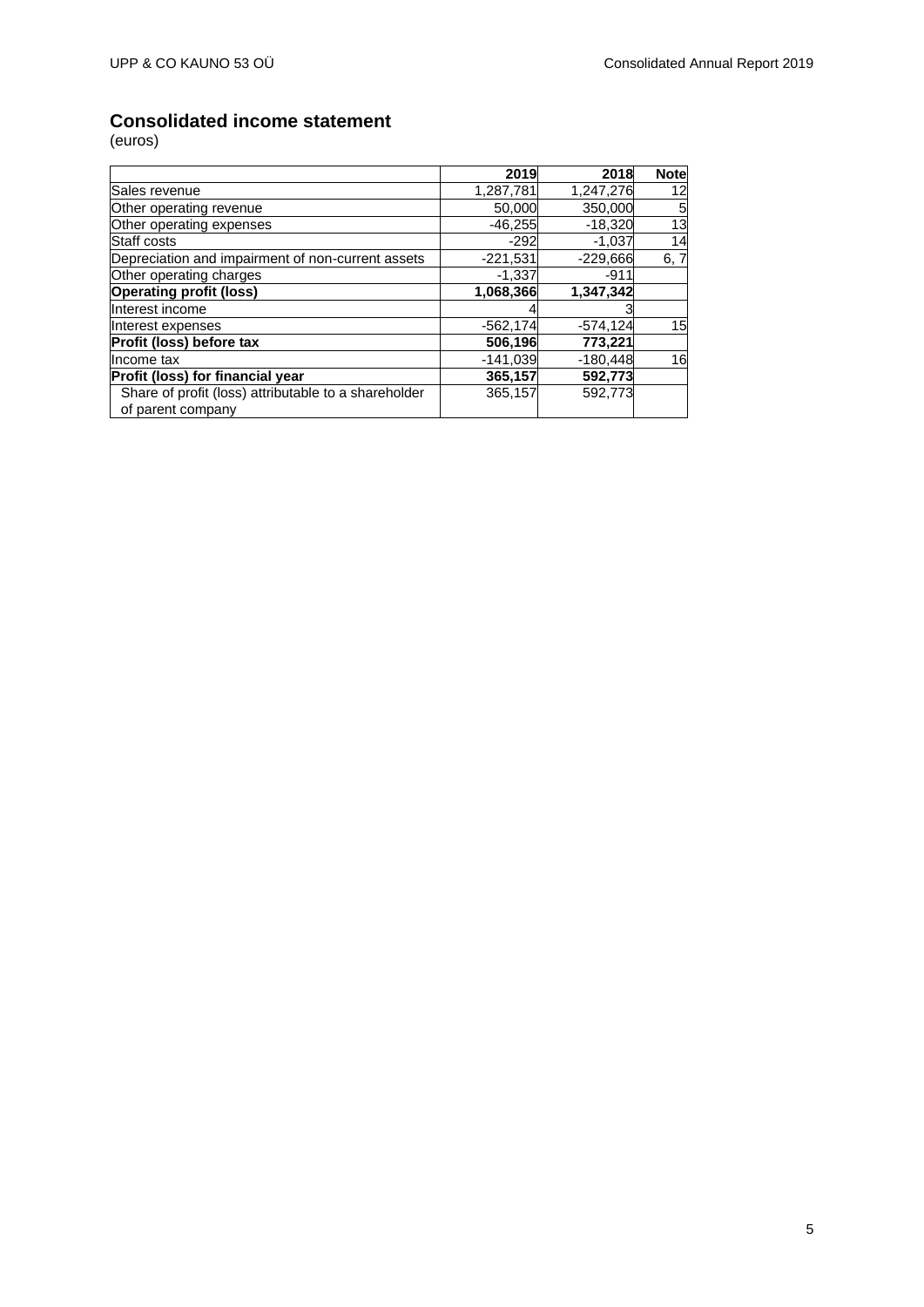# <span id="page-5-0"></span>**Consolidated cash flow statement**

|                                                                           | 2019         | 2018         | <b>Note</b>    |
|---------------------------------------------------------------------------|--------------|--------------|----------------|
| Cash flow from operating activities                                       |              |              |                |
| Operating profit (loss)                                                   | 1,068,366    | 1,347,342    |                |
| Adjustments                                                               |              |              |                |
| Depreciation and impairment of non-current assets                         | 221,531      | 229,666      |                |
| Other adjustments                                                         | $-50,000$    | $-352,500$   |                |
| <b>Total adjustments</b>                                                  | 171,531      | $-122,834$   |                |
| Change in receivables and prepayments related to<br>operating activities  | $-1,965$     | $-907$       |                |
| Change in liabilities and prepayments relating to<br>operating activities | $-24,003$    | 672          |                |
| Total cash flow from operating activities                                 | 1,213,929    | 1,224,273    |                |
| Cash flow from investing activities                                       |              |              |                |
| Loans given                                                               | $-130,000$   |              |                |
| Repayments of loans granted                                               | 130,000      |              |                |
| Interest received                                                         |              | 8            |                |
| <b>Total cash flow from investing activities</b>                          |              | 8            |                |
| Cash flow from financing activities                                       |              |              |                |
| Loans raised                                                              |              | 136,600      |                |
| Repayments of loans raised                                                | $-460,000$   | $-646,500$   |                |
| Interest paid                                                             | $-550,698$   | $-594,442$   |                |
| Total cash flow from financing activities                                 | $-1,010,698$ | $-1,104,342$ |                |
| <b>Total cash flow</b>                                                    | 203,235      | 119,939      |                |
| Cash and cash equivalents at beginning of period                          | 159,684      | 39,745       | $\overline{a}$ |
| Change in cash and cash equivalents                                       | 203,235      | 119,939      |                |
| Cash and cash equivalents at end of period                                | 362,919      | 159,684      | $\overline{a}$ |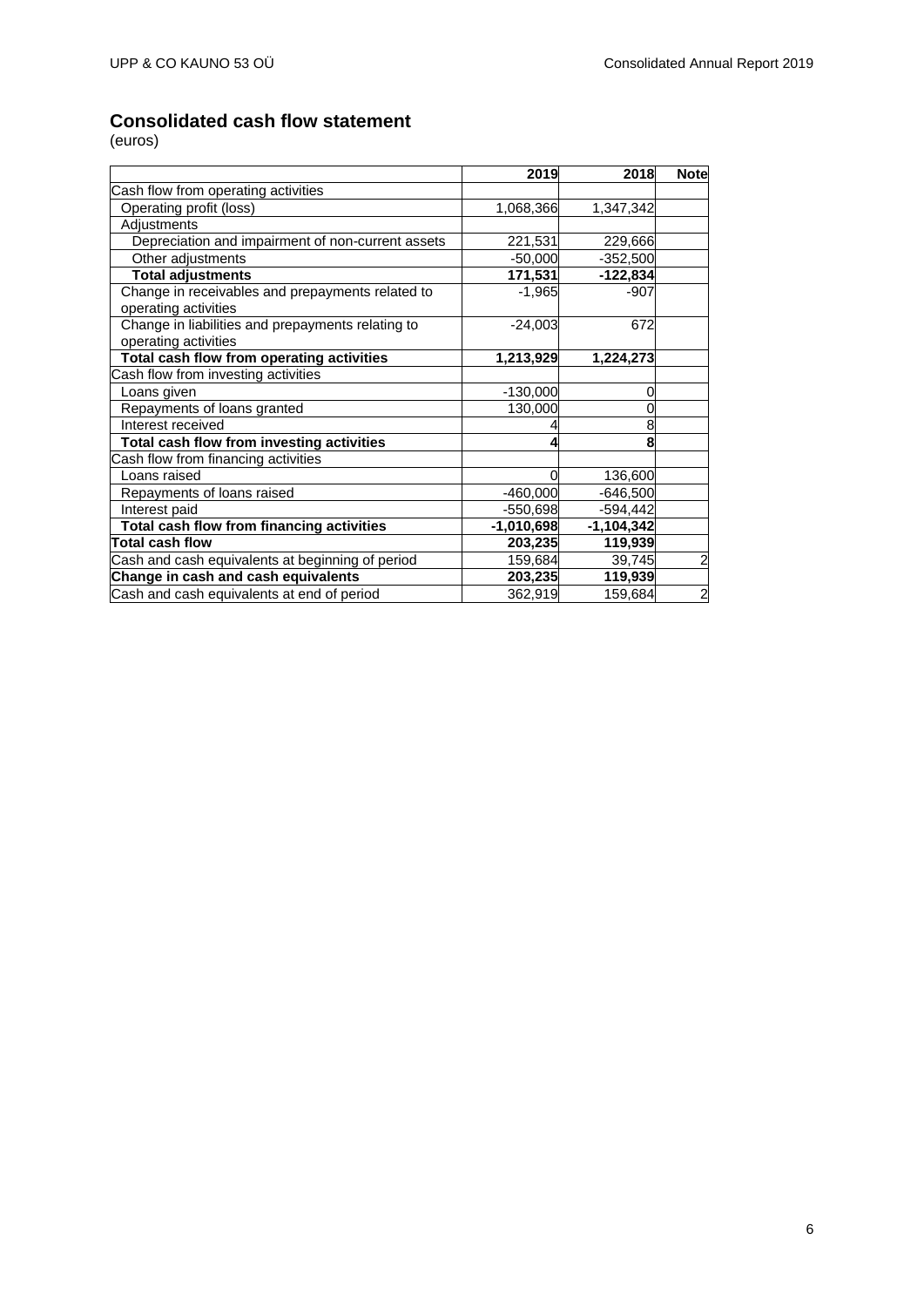## <span id="page-6-0"></span>**Consolidated statement of changes in equity**

|                         |                  |                                       | <b>Total</b> |
|-------------------------|------------------|---------------------------------------|--------------|
|                         |                  | Equity held by shareholders of parent |              |
|                         |                  | company                               |              |
|                         | Share capital at | Retained earnings                     |              |
|                         | nominal value    | (loss)                                |              |
| 31.12.2017              | 2,500            | 235,987                               | 238,487      |
| Profit (loss) for       |                  | 613,253                               | 613,253      |
| financial year          |                  |                                       |              |
| Other changes in        |                  | $-2,255$                              | $-2,255$     |
| equity                  |                  |                                       |              |
| 31.12.2018              | 2,500            | 846,985                               | 849,485      |
| Effect of correction of |                  | $-20,480$                             | $-20,480$    |
| errors                  |                  |                                       |              |
| <b>Adjusted balance</b> | 2,500            | 826,505                               | 829,005      |
| as of 31.12.2018        |                  |                                       |              |
| Profit (loss) for       | 0                | 365,157                               | 365,157      |
| financial year          |                  |                                       |              |
| 31.12.2019              | 2,500            | 1,191,662                             | 1,194,162    |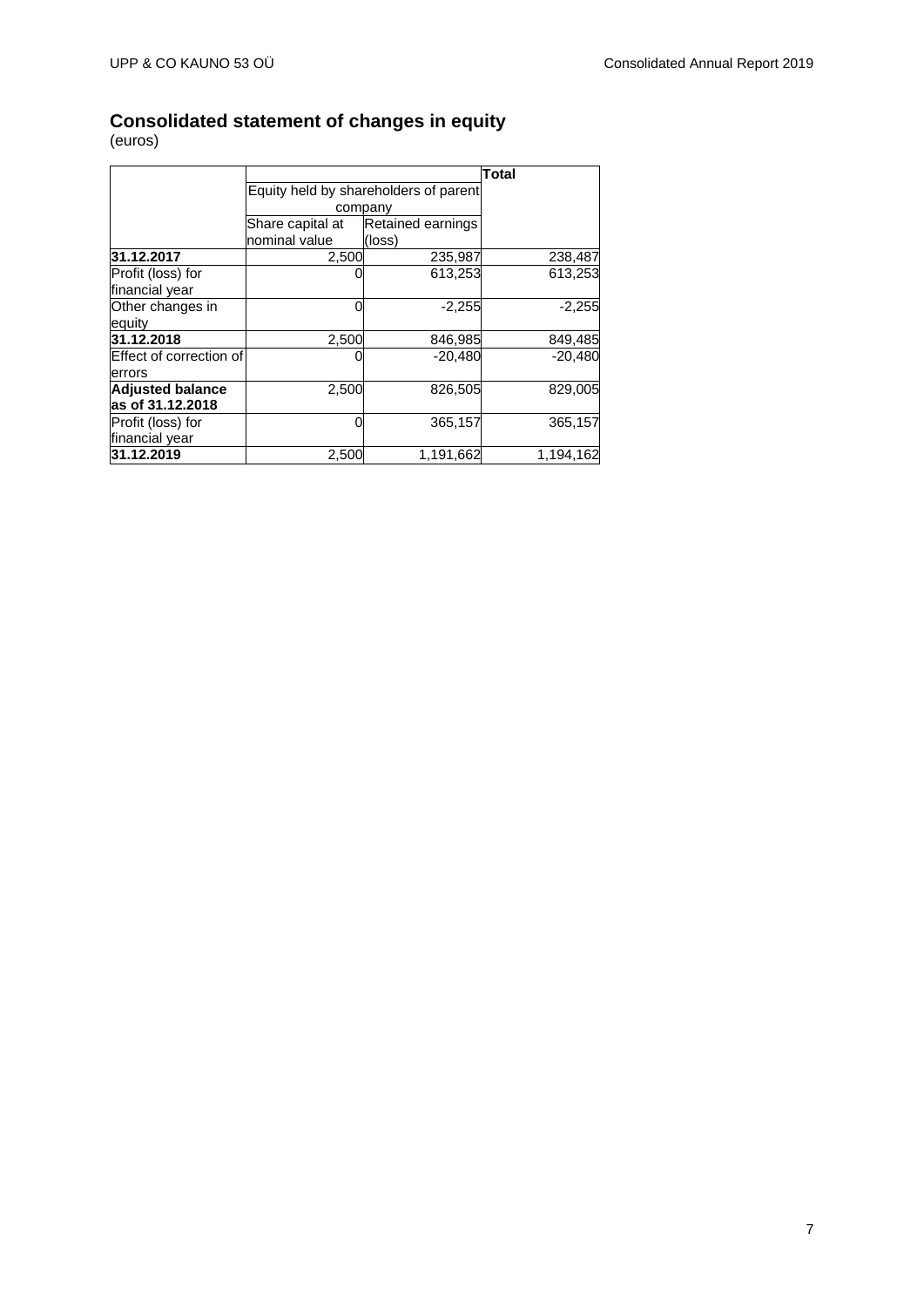### <span id="page-7-0"></span>**Notes to financial statements**

### <span id="page-7-1"></span>**Note 1 Accounting policies and procedures**

### **General information**

OÜ UPP & CO Kauno 53 (hereinafter the Parent Company) is a company registered and operating in Estonia. The consolidated annual accounts reflect the consolidated assets, liabilities, equity, economic results and cash flow of the Parent Company and UAB Promalita, its Lithuanian subsidiary (hereinafter jointly referred to as the Group).

The consolidated annual accounts of OÜ UPP & CO Kauno 53 for 2019 have been prepared in compliance with the Estonian Financial Reporting Standard. The Estonian Financial Reporting Standard is based on internationally acknowledged principles of accounting and reporting, the primary requirements of which are provided for in the Accounting Act, which are supplemented by guidelines issued by the Accounting Standards Board of the Republic of Estonia.

The consolidated financial statements have been prepared in euros. The main accounting policies used in the preparation of the consolidated financial statements are set out below.

### **Adjustment of errors**

The change in comparison data in the amount of 20,480 is related to a deferred change in income tax liability due to the depreciation of goodwill.

|  |  |  |  |  |  |  |  |  | The following lines have been changed in the comparison data of the consolidated report: |  |
|--|--|--|--|--|--|--|--|--|------------------------------------------------------------------------------------------|--|
|--|--|--|--|--|--|--|--|--|------------------------------------------------------------------------------------------|--|

| Name of                                                   | 31.12.2018 | Change    | 31.12.2018 |
|-----------------------------------------------------------|------------|-----------|------------|
| additional line                                           |            |           |            |
| Provisions                                                | 2,171,716  | 20,480    | 2,192,196  |
| Total non-current<br>liabilities                          | 15,516,899 | 20,480    | 15,537,379 |
| <b>Total liabilities</b>                                  | 16,109,411 | 20,480    | 16,129,891 |
| Profit (loss) for<br>financial year                       | 613,253    | $-20.480$ | 592.773    |
| Total equity held<br>by shareholders of<br>parent company | 849,485    | $-20,480$ | 829,005    |
| Income tax                                                | 159,968    | 20,480    | 180,448    |

### **Preparation of consolidated accounts**

The financial indicators of the Parent Company and its subsidiary are reported as added up in the consolidated accounts, as if the reporting was based on a single company.

Subsidiaries are all companies controlled by the Parent Company. Control is presumed if the Parent Company holds more than 50% of the voting rights of the subsidiary either directly or via subsidiaries or is capable of controlling the operating or financial policies of the subsidiary in any other manner.

In the consolidated accounts, the financial indicators of the Parent Company and subsidiaries are added up on a line-by-line basis, eliminating entirely all mutual claims, obligations and transactions, and the unrealised gains and losses arising thereby. The investments in subsidiaries reported in the balance sheet of the Parent Company are eliminated against the holding of the Parent Company in the equity of the subsidiaries. In subsidiaries where the holding of the Parent Company is below 100%, the minority share is separated from the net assets and profit/loss for the financial year of the relevant subsidiary.

In the preparation of the consolidated accounts, the accounting policies and procedures applied by the Parent Company are proceeded from, and if necessary, the required adjustments are made in the reports of the subsidiaries in order to align them with the policies and procedures of the Parent Company. Subsidiaries are consolidated in the consolidated annual accounts from the date of their acquisition until the date of their sale.

Investments in subsidiaries and affiliates are reported pursuant to the acquisition cost method in the unconsolidated report.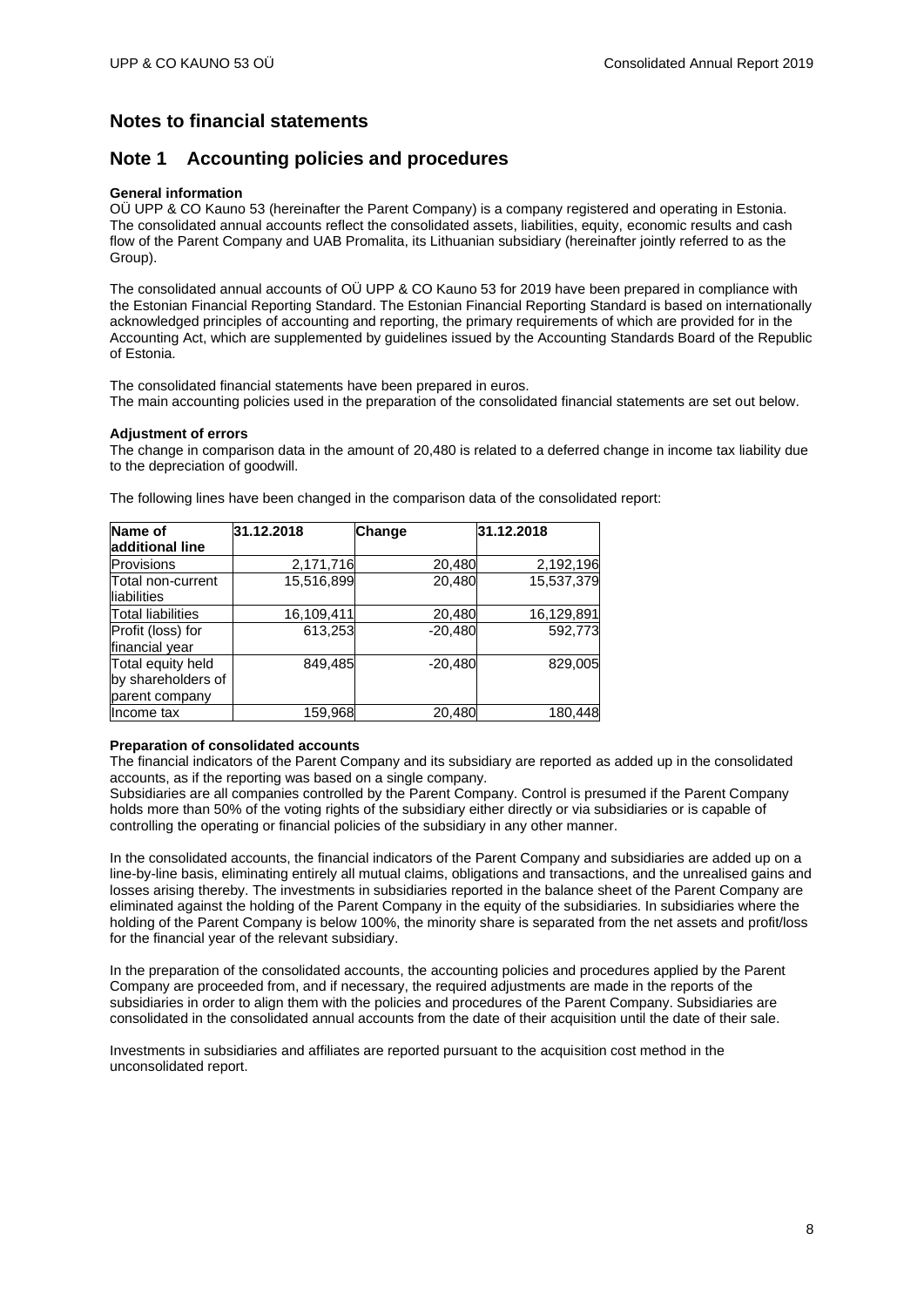According to the acquisition cost method, the initial acquisition cost is adjusted in the subsequent periods with the write-downs arising from the impairment of the investment if necessary. Assessments are performed on every balance sheet date to ascertain whether there are any indications that the recoverable amount of an investment may have fallen below its book value. If there are such indications, an asset value test will be performed. The dividends payable by an investment object are recognised as income at the moment when the investor becomes entitled to the dividends.

#### **Financial assets**

All financial assets are initially registered at their acquisition cost, which is equal to the fair value of the consideration paid for the financial asset in question. The initial acquisition cost also includes all the costs directly attributable to the acquisition of financial assets, including the fees payable to agents and advisers, the nonrefundable taxes attributable to the transaction and other similar costs, and excluding the costs attributable to the acquisition of such financial assets that are recognised at fair value with changes through profit or loss.

All purchases and sales of financial assets under regular market conditions are recognised on the relevant transaction dates, i.e. on the date when the group enters into the obligation (e.g. enters into a contract) for the purchase or sale of certain financial assets. Purchases and sales where transfer of the purchased or sold financial assets from the seller to the buyer occurs during the period that is usual on the given market or required under the relevant market regulations are deemed to occur under ordinary market conditions.

#### **Cash**

Bank account balances and cash in hand are recognised under the balance sheet entry "Cash". Cash flow from operating activities has been calculated using the indirect method. Cash flow from investment and financing activities is recognised by using the direct method, i.e. presented as the gross earnings and payments in the reporting period.

### **Receivables and prepayments**

Trade receivables, accrued income and other short- and long-term receivables (incl. loans receivable and deposits) are recognised at the adjusted acquisition cost. On every balance sheet date, indications for impairment of the aforesaid financial assets are assessed. If such indications exist, the financial assets recognised at the adjusted acquisition cost are written down to the present value of the payments to be presumably received therefrom in the future. The write-downs arising from the impairment are recognised in the income statement as expenses.

#### **Investment properties**

Investment properties are real estate objects held by the group first and foremost for the purposes of earning income from rent or for capital appreciation, but not for using these upon manufacturing products or providing services, for administrative purposes or for sales in the course of usual operating activities.

Investment properties are recognised using the fair value method. When applying the fair value method, the investment property is recognised by the group on every balance sheet date at fair value proceeding from the discounted cash flow method.

Gains and losses on changes in the value are reported in the income statement under "Other operating revenue" and "Other operating charges".

### **Property, plant and equipment and intangible assets**

Tangible fixed assets are assets used by the group upon providing services or for administrative purposes that it intends to use for a period longer than one year. Tangible assets are initially recorded at their acquisition cost which consists of the purchase price and costs directly attributable to acquisition. The lower limit of registration of tangible fixed assets is 200 euros. On the balance sheet, tangible fixed assets are reported at their acquisition cost less accumulated depreciation and write-downs resulting from any decrease in value.

Depreciation is calculated using the straight-line method. The company has determined the useful life of tangible fixed assets reported in the balance sheet as three to five years.

Tangible fixed assets are written off the balance sheet if their further use or sale is not likely to result in economic gain. Any gains/losses arising from sale or write-off means the difference between the value received and the residual value of the main value.

#### Goodwill

The goodwill created upon the acquisition of a company is reported as the acquisition cost as of the date of acquisition, less write-downs arising from impairment, if any.

The management board has decided that as of 1 January 2018, goodwill is depreciated down to zero within 6 years. The depreciation of goodwill is reported on the income statement line "Depreciation and impairment of fixed assets".

### **Useful life by groups of non-current assets (in years)**

| Name of fixed asset group Useful life |                     |
|---------------------------------------|---------------------|
| Land                                  | <b>Undetermined</b> |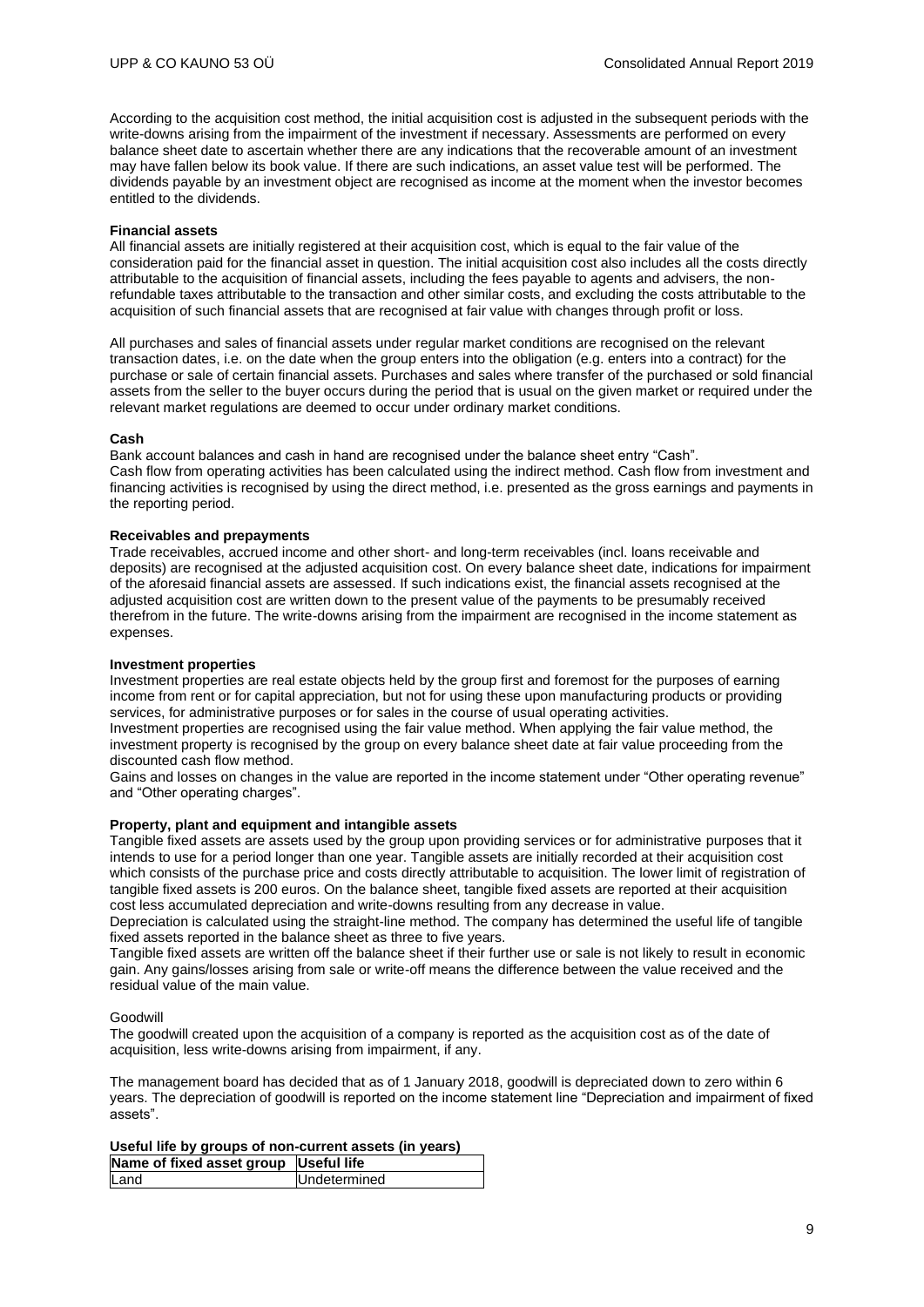| Buildings and structures | 10-50    |
|--------------------------|----------|
| Machinery and equipment  | $P - 12$ |
| Means of transport       | 4-10     |
| Other fittings           | $2 - 5$  |

#### **Leases**

Lease transactions where all significant risks and rewards of ownership of the assets transfer to the lessee are recognised as financial lease.

Other lease transactions are treated as operating lease.

The company leases its assets under operating lease conditions and therefore recognises assets in the balance sheet under regular conditions and similarly to other assets recognised in the balance sheet.

The lessor recognises the rental income received from operating lease during the rental period as revenue in the income statement. The payments made to the lessor are structured such as to increase together with the expected general inflation based on the published indexes in order to compensate for the expected increase in the expenses of the lessor in relation to inflation.

#### **Financial liabilities**

Financial liabilities are initially registered at their acquisition cost, which is the fair value of the payment made or received for the particular financial liabilities. The initial acquisition cost includes all transaction costs directly attributable to the acquisition of the financial liability.

Any subsequent accounting of financial liabilities takes place depending on their type either pursuant to the acquisition cost or adjusted acquisition cost method. A financial liability is classified as short-term if its payment deadline arrives within one year of the balance sheet date or if the company does not have the unconditional right to postpone payment of the liability for more than one year after the arrival of the balance sheet date. Other liabilities are reported as long-term.

A financial liability is derecognised when it is discharged, cancelled or expires.

Interest-bearing bank loans are initially recognised in the amount of cash received, less transaction fees paid. Thereafter, said financial liabilities are recognised using the adjusted acquisition cost method, where the initial acquisition cost is adjusted with repayments of the loan principal. Interest expenses are recognised as an expense in the income statement under "Interest expenses" on an accrual basis.

The depreciation of transaction costs is reported in the income statement along with interest expenses. Received long-term intra-group loans are recognised in the adjusted acquisition cost where the initial acquisition cost is adjusted with contractual repayments during the provided period. Interest expenses are recognised as an expense in the income statement under "Interest expenses" by using the contractual interest rate as of the period of arising thereof.

#### **Revenue**

Revenue from the sale of services is recognised in the period in which the service is provided if the revenue gained from providing the service can be reliably measured, the proceeds arising from the transaction are likely to be collected, and the expenses related to the transaction can be reliably assessed. Revenue from the sale of goods is recognised when all the significant risks and rewards of ownership of the goods have transferred to the buyer, the proceeds arising from the sale are likely to be collected and the sales revenue and expenses related to the transaction can be reliably measured.

Sales revenue reflects the sale of services and goods related to the principal activity. Other operating revenue comprises irregular revenue not directly related to the principal activity. Interest income is recognised on an accrual basis once it is likely that the company will gain economic benefit from the transaction and the amount of interest income can be reliably measured.

### **Expenses**

Expenses are recognised on an accrual basis, i.e. at the moment when the economic transaction actually occurs, not when the liability is paid.

Expenses are recognised in the same period as the revenue associated with them. Expenses that are likely to participate in generating economic benefits in future periods are recognised on the balance sheet as assets at the moment of their emergence and as expenses in the period(s) when the expenses associated with them emerge. Expenses of services and goods purchased directly for the purpose of the principal activity are recognised in the income statement under "Goods, raw materials and services". Other operating expenses comprise expenses that are not regarded directly as costs of provision of services. Other operating revenue comprises irregular expenses not related to the principal activity. Interest expenses are recognised as financial expenses of the reporting period on the accrual basis.

### **Taxation**

Pursuant to the currently applicable Income Tax Act, a company registered in Estonia does not pay income tax on the profit earned, and profit distributed by way of a bonus issue is also not taxed. Companies pay income tax on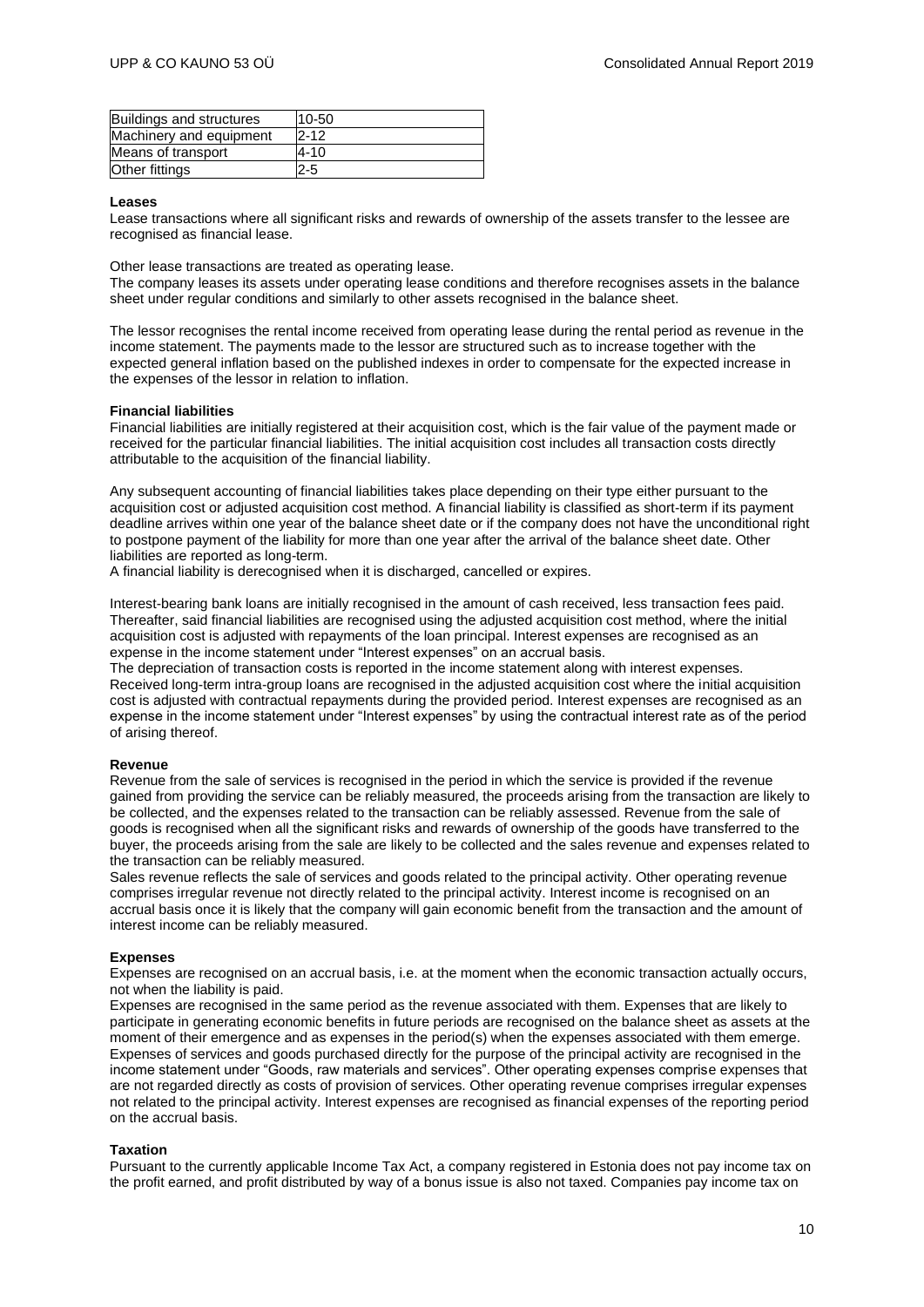profit distributed as dividends or other profit distributions, including disbursements from equity, that exceed the monetary and non-monetary contributions to the equity of the company upon the disbursement thereof by monetary or non-monetary means. On the basis of the abovementioned Act, profit distributed by the company as dividends or by other means is taxed with income tax at the rate of 20/80. Pursuant to the tax legislation applicable in Estonia, the company is not able to disburse all its available equity without additional expenses; instead, a part of equity will be used to cover the income tax on dividends. Provisions in respect of future income tax payable on dividends are not formed before the declaration of dividends, but the relevant information is disclosed in the notes to the accounts.

Corporate income tax related to the disbursement of dividends or the making of other payments that reduce equity is recognised as a liability and an expense at the moment of announcing the dividends or other payments that reduce equity. Income tax on dividends is recognised in the income statement under income tax expenses during the same period when the dividends are announced, regardless of the period for which they have been announced or when they are actually disbursed.

#### Taxation of subsidiaries registered abroad

Pursuant to the Income Tax Act, the net profit of the company, as adjusted with the temporary and permanent differences provided in the Income Tax Act, is subject to income tax in Lithuania, with the tax rate being 15%. Deferred tax has been recognised in the accounting pursuant to the liability method on all temporary differences as of the balance sheet date between the tax base and book value of the assets and liabilities. Deferred tax assets are only reported if it is likely that profits will be earned in the future at the expense of which the deferred tax assets can be used.

### **Related parties**

Parties are considered related if one party either controls the other party or has significant influence on the business decisions made by the other party, including the parent company and other companies belonging to the same group, owners and members of the management board, their family members and companies that are controlled by said persons or where said persons have significant influence.

### <span id="page-10-0"></span>**Note 2 Cash**

(euros)

|              | 31.12.2019 | 31.12.2018 |
|--------------|------------|------------|
| Cash at bank | 362.919    | 159.684    |
| Total cash   | 362,919    | 159,684    |

The group settles in Swedbank and OP Bank. Cash payments are not accepted. No cash was on time deposits during the reporting period.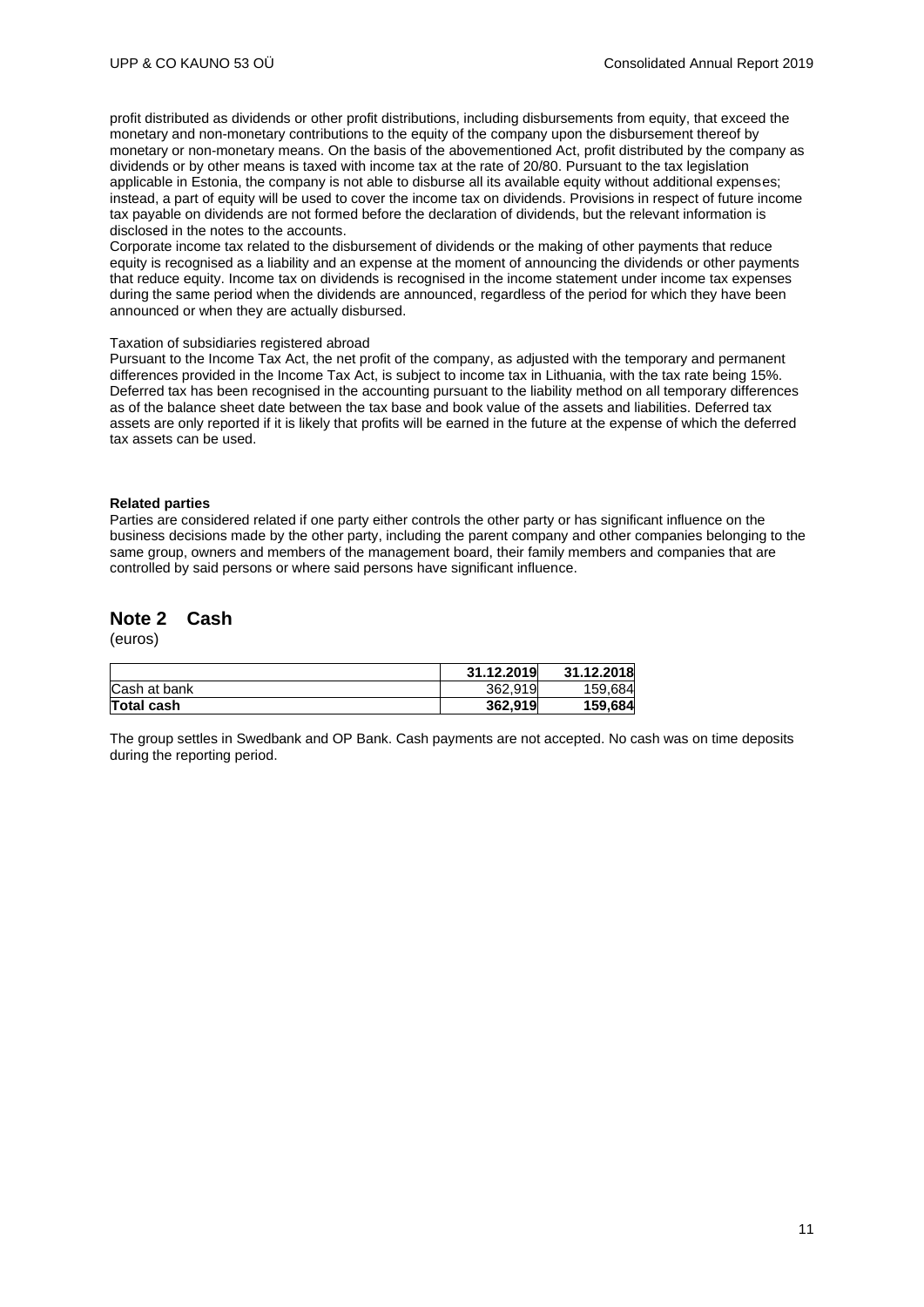# <span id="page-11-0"></span>**Note 3 Receivables and prepayments** Note 3<br>(euros)

|                              | 31.12.2019 |        | <b>Within 12 months</b> |
|------------------------------|------------|--------|-------------------------|
| Trade receivables            |            | 1,812  | 1,812                   |
| Accounts receivable          |            | 1,812  | 1,812                   |
| <b>Prepayments</b>           |            | 9,646  | 9,646                   |
| Deferred expenses            |            | 9,646  | 9,646                   |
| Total receivables and        |            | 11,458 | 11,458                  |
| prepayments                  |            |        |                         |
|                              |            |        |                         |
|                              | 31.12.2018 |        | <b>Within 12 months</b> |
| Prepaid and deferred taxes   |            | 11     | 11                      |
| Prepayments                  |            | 9,740  | 9,740                   |
| Deferred expenses            |            | 9,740  | 9,740                   |
| <b>Total receivables and</b> |            | 9,751  | 9,751                   |
| prepayments                  |            |        |                         |

### <span id="page-11-1"></span>**Note 4 Shares of subsidiaries**

| Shares of subsidiaries, general information |                      |                  |                            |                       |     |  |
|---------------------------------------------|----------------------|------------------|----------------------------|-----------------------|-----|--|
| Registry code of Name of subsidiary         |                      | Country of       | <b>Principal area of</b>   | Holding (%)           |     |  |
| subsidiary                                  |                      | <b>llocation</b> | activity                   | 31.12.2018 31.12.2019 |     |  |
| 30440634                                    | <b>Promalita UAB</b> | Lithuania        | <b>Property management</b> | 100                   | 100 |  |

| Shares of subsidiaries, detailed information                         |            |            |  |  |  |
|----------------------------------------------------------------------|------------|------------|--|--|--|
| Name of subsidiary                                                   | 31.12.2018 | 31.12.2019 |  |  |  |
| Promalita UAB                                                        | 3,200      | 3.200      |  |  |  |
| <b>Total shares in</b><br>subsidiaries, at the end of<br>last period | 3,200      | 3,200      |  |  |  |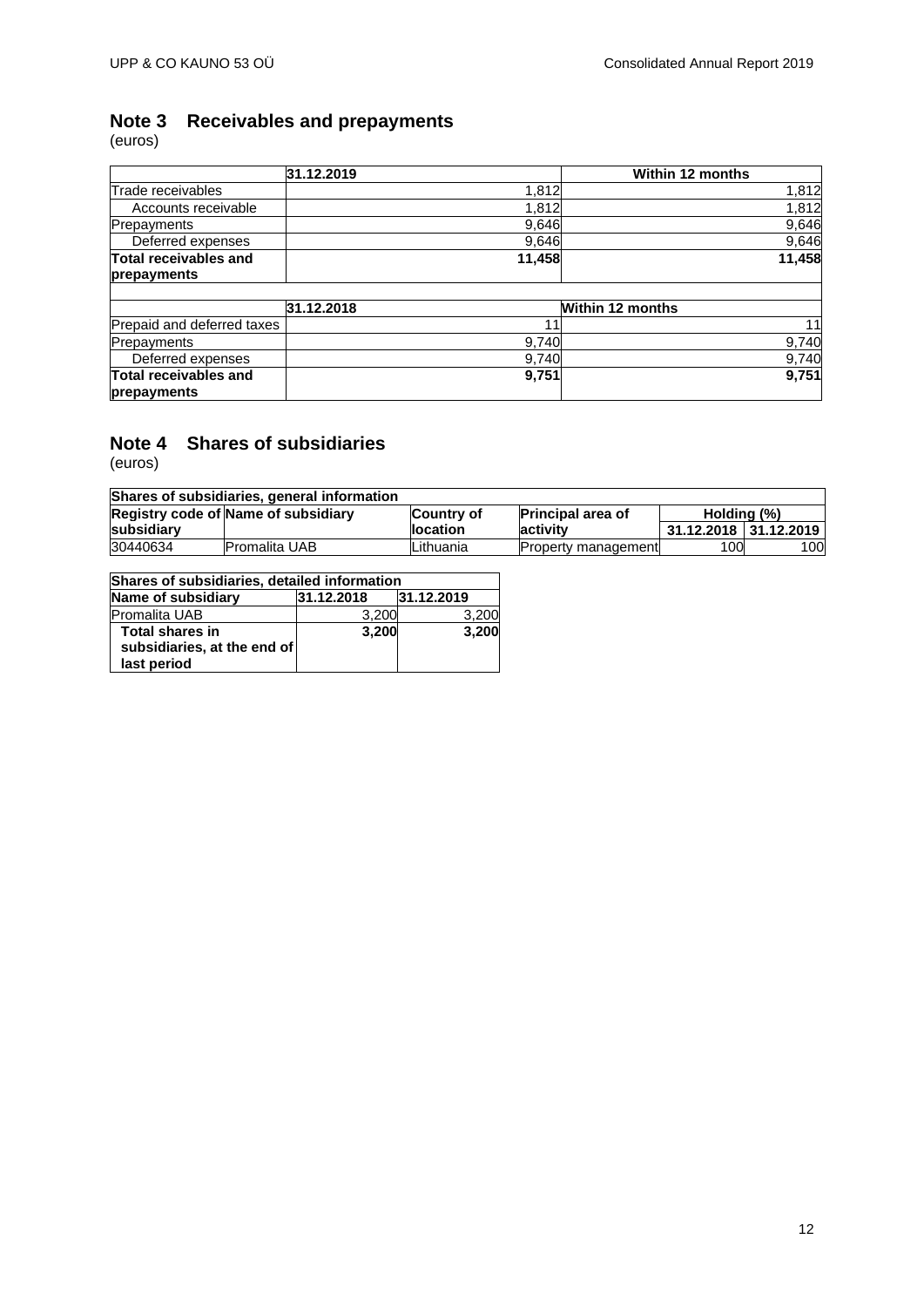# <span id="page-12-0"></span>**Note 5 Investment properties**

(euros)

| Fair value method                          |            |
|--------------------------------------------|------------|
| 31.12.2017                                 | 15,350,000 |
| Profit (loss) from change<br>in fair value | 350,000    |
| 31.12.2018                                 | 15,700,000 |
| Profit (loss) from change<br>in fair value | 50.000     |
| 31.12.2019                                 | 15,750,000 |

|                                                        | 2019      | 2018      |
|--------------------------------------------------------|-----------|-----------|
| Lease income earned on investment property             | 1.260.540 | 1,236,439 |
| Direct management expenses of investment<br>properties | 27.241    | 12,065    |

The independent assessor of the real estate investment in the reporting year and in the subsequent reporting period is Colliers International Advisors UAB.

# <span id="page-12-1"></span>**Note 6 Property, plant and equipment**

|                          | Other     | Total     |
|--------------------------|-----------|-----------|
|                          | property, |           |
|                          | plant and |           |
|                          | equipment |           |
| 31.12.2017               |           |           |
| <b>Acquisition cost</b>  | 50,080    | 50,080    |
| Accumulated depreciation | $-11,771$ | $-11,771$ |
| <b>Residual cost</b>     | 38,309    | 38,309    |
| Depreciation costs       | $-16,196$ | $-16,196$ |
| 31.12.2018               |           |           |
| <b>Acquisition cost</b>  | 50,080    | 50,080    |
| Accumulated depreciation | $-27,967$ | $-27,967$ |
| <b>Residual cost</b>     | 22,113    | 22,113    |
| Depreciation costs       | $-8,064$  | $-8,064$  |
| 31.12.2019               |           |           |
| <b>Acquisition cost</b>  | 50,080    | 50,080    |
| Accumulated depreciation | $-36,031$ | $-36,031$ |
| <b>Residual cost</b>     | 14,049    | 14,049    |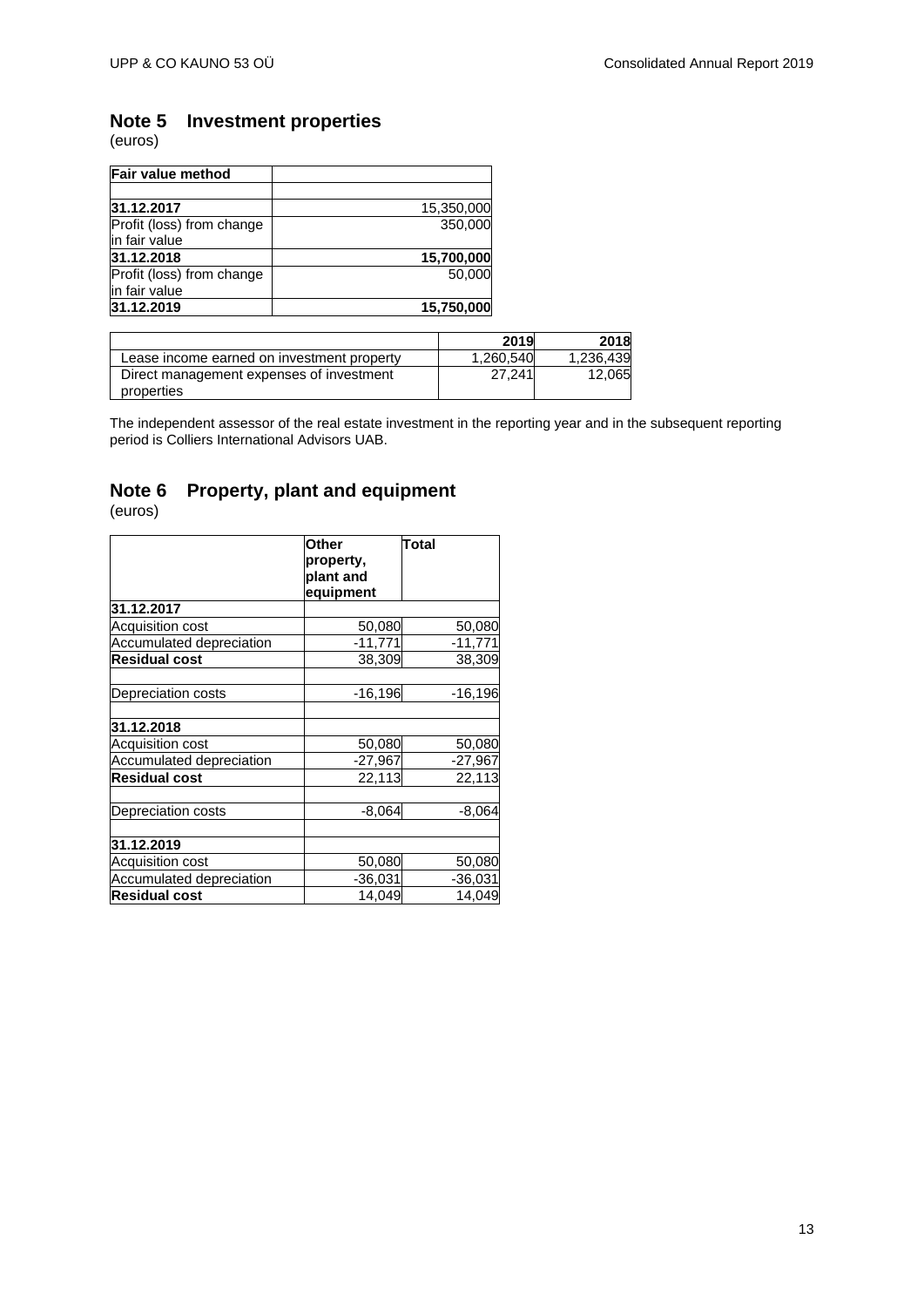# <span id="page-13-0"></span>**Note 7 Intangible assets** Note 7<br>(euros)

|                          | Goodwill   | <b>Total</b> |
|--------------------------|------------|--------------|
| 31.12.2017               |            |              |
| Acquisition cost         | 1,280,818  | 1,280,818    |
| Accumulated depreciation |            | 0            |
| <b>Residual cost</b>     | 1,280,818  | 1,280,818    |
| Depreciation costs       | $-213,470$ | $-213,470$   |
| 31.12.2018               |            |              |
| Acquisition cost         | 1,280,818  | 1,280,818    |
| Accumulated depreciation | $-213,470$ | $-213,470$   |
| <b>Residual cost</b>     | 1,067,348  | 1,067,348    |
| Depreciation costs       | $-213,468$ | $-213,468$   |
| 31.12.2019               |            |              |
| Acquisition cost         | 1,280,818  | 1,280,818    |
| Accumulated depreciation | $-426,938$ | -426,938     |
| <b>Residual cost</b>     | 853,880    | 853,880      |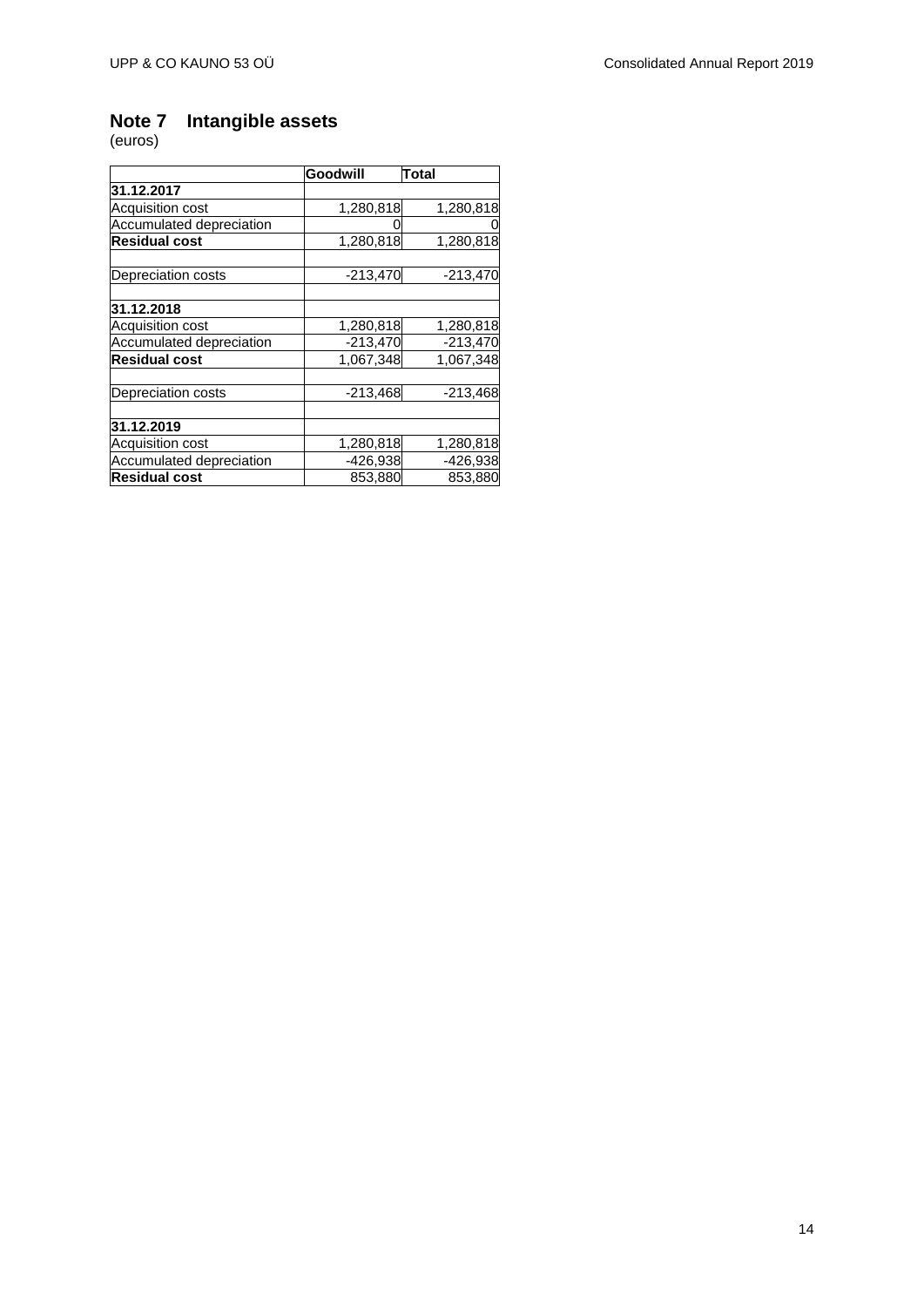# <span id="page-14-0"></span>**Note 8 Loans payable**

(euros)

|                            | 31.12.2019 |               | <b>Allocation by remaining maturity</b> |                | Interest rate Underlying |                           | Due date            |
|----------------------------|------------|---------------|-----------------------------------------|----------------|--------------------------|---------------------------|---------------------|
|                            |            | Within        | Within 1-5                              | Over 5 years   |                          | currency                  |                     |
|                            |            | 12 months     | vears                                   |                |                          |                           |                     |
| Long-term loans            |            |               |                                         |                |                          |                           |                     |
| <b>OP Corporate Bank</b>   | 7,973,333  | 460,000       | 7,513,333                               | $\Omega$       | <b>EUR</b>               | 6m Euribor +<br>1.75%     | 31.03.2022          |
| Parent company             | 671,850    | 0             | 671,850                                 | $\Omega$       | <b>EUR</b>               | 6%                        | Unspecified<br>term |
| Total long-term loans      | 8,645,183  | 460,000       | 8,185,183                               | $\overline{0}$ |                          |                           |                     |
| Long-term bonds            |            |               |                                         |                |                          |                           |                     |
| Investors                  | 4,700,000  |               | 4,700,000                               | 0              | <b>EUR</b>               | 8%                        | 17.04.2022          |
| Total long-term bonds      | 4,700,000  |               | 4,700,000                               | 0              |                          |                           |                     |
| <b>Total loans payable</b> | 13,345,183 | 460,000       | 12,885,183                              | $\mathbf 0$    |                          |                           |                     |
|                            |            |               |                                         |                |                          |                           |                     |
|                            | 31.12.2018 |               | <b>Allocation by remaining maturity</b> |                | Interest rate Underlying |                           | Due date            |
|                            |            | <b>Within</b> | Within 1-5                              | Over 5 years   |                          | currency                  |                     |
|                            |            | 12 months     | vears                                   |                |                          |                           |                     |
| Long-term loans            |            |               |                                         |                |                          |                           |                     |
| <b>OP Corporate Bank</b>   | 8,433,333  | 460,000       | 7,973,333                               | 0              |                          | EUR 6m Euribor +<br>1.75% | 31.03.2022          |
| Parent company             | 671,850    | O             | 671,850                                 | $\Omega$       | <b>EUR</b>               | 6%                        | Unspecified<br>term |
| Total long-term loans      | 9,105,183  | 460,000       | 8,645,183                               | $\overline{0}$ |                          |                           |                     |
| Long-term bonds            |            |               |                                         |                |                          |                           |                     |
| Investors                  | 4,700,000  |               | 4,700,000                               | $\overline{0}$ | <b>EUR</b>               | 8%                        | 17.04.2022          |
| Total long-term bonds      | 4,700,000  |               | 4,700,000                               | 0              |                          |                           |                     |
| <b>Total loans payable</b> | 13,805,183 | 460,000       | 13,345,183                              | O              |                          |                           |                     |

The loan securities and mortgages established are as follows:

1. mortgage in the first ranking on the registered immovable of RIMI LC in the amount of 11,960,000 euros with the market value of the real estate being at least 15,300,000 euros;

2. mortgage in the second ranking on the registered immovable of RIMI LC in the amount of 6,110,000 euros for the benefit of the collateral agent as the pledgee (established pursuant to a collateral agent contract and terms and conditions for the benefit of the investors).

In the reporting period, interest from loans and bonds was calculated in a total amount of 562,174 euros (574,124 in 2018).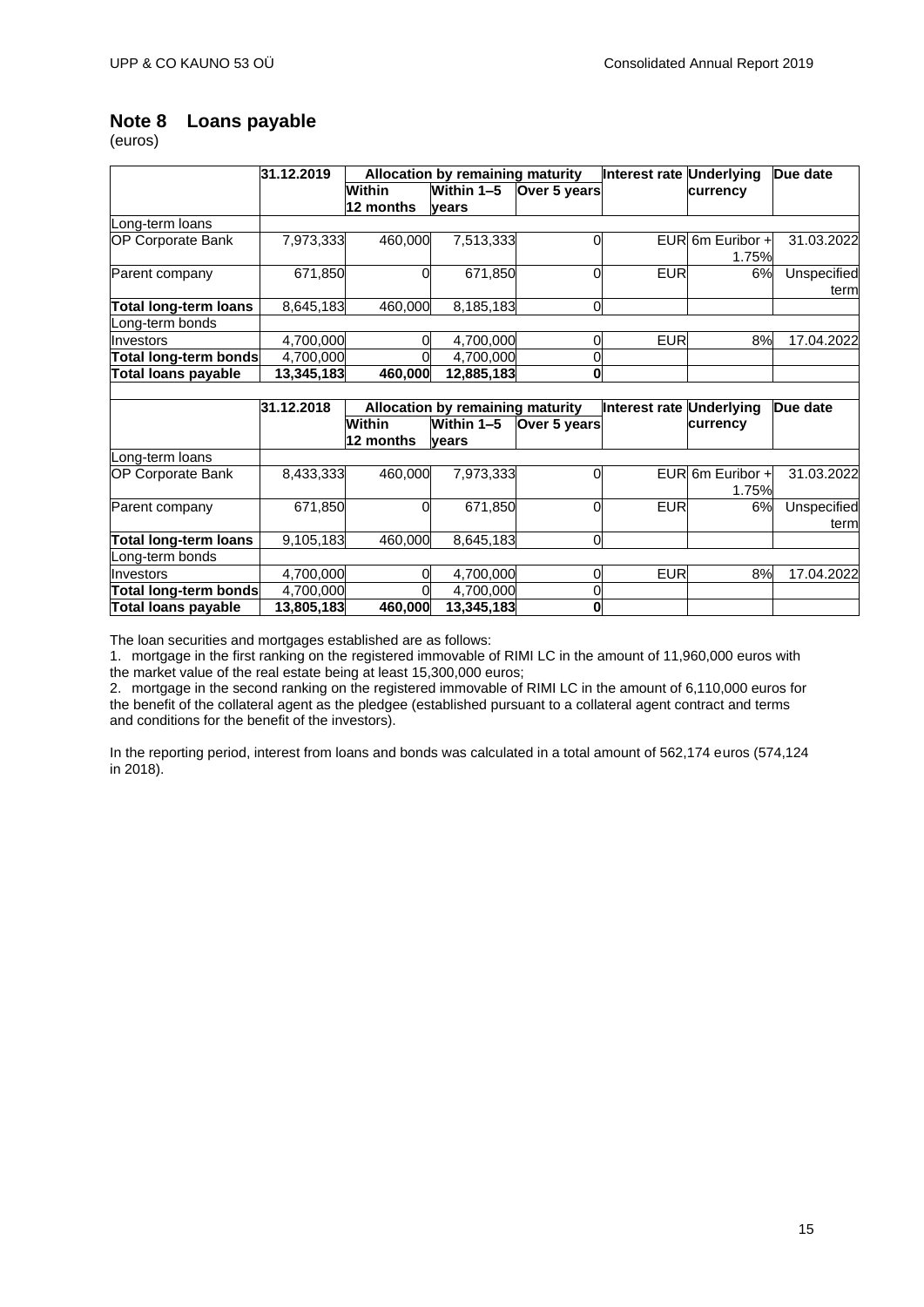# <span id="page-15-0"></span>**Payables and prepayments** Note 9<br>(euros)

|                                | 31.12.2019 | <b>Within 12 months</b> |
|--------------------------------|------------|-------------------------|
| Trade creditors                | 5,719      | 5,719                   |
| Payables to employees          | 87         | 87                      |
| Other payables                 | 136,745    | 136,745                 |
| Interest payable               | 136,745    | 136,745                 |
| Prepayments received           | 746        | 746                     |
| Other prepayments received     | 746        | 746                     |
| Total payables and prepayments | 143,297    | 143,297                 |
|                                | 31.12.2018 | <b>Within 12 months</b> |
| <b>Trade creditors</b>         | 2,091      | 2,091                   |
| Payables to employees          | 108        | 108                     |
| Other payables                 | 80,648     | 80,648                  |
| Interest payable               | 80,648     | 80,648                  |
| Prepayments received           | 49,665     | 49,665                  |
| Other prepayments received     | 49,665     | 49,665                  |
| Total payables and prepayments | 132,512    | 132,512                 |

### <span id="page-15-1"></span>**Note 10 Provisions**

(euros)

|                         | 31.12.2018 | <b>Formation/adjustment</b> | 31.12.2019 |
|-------------------------|------------|-----------------------------|------------|
| <b>Total provisions</b> | 2,192,196  | 117,468                     | 2,309,664  |
| Long-term               | 2,192,196  | 117,468                     | 2,309,664  |
| Tax provision           | 2,192,196  | 117,468                     | 2,309,664  |
|                         |            |                             |            |
|                         | 31.12.2017 | <b>Formation/adjustment</b> | 31.12.2018 |
| <b>Total provisions</b> | 2,011,748  | 180,448                     | 2,192,196  |
| Long-term               | 2,011,748  | 180,448                     | 2,192,196  |
| Tax provision           | 2,011,748  | 180,448                     | 2,192,196  |

The provisions consist of a deferred income tax liability of the Lithuanian subsidiary.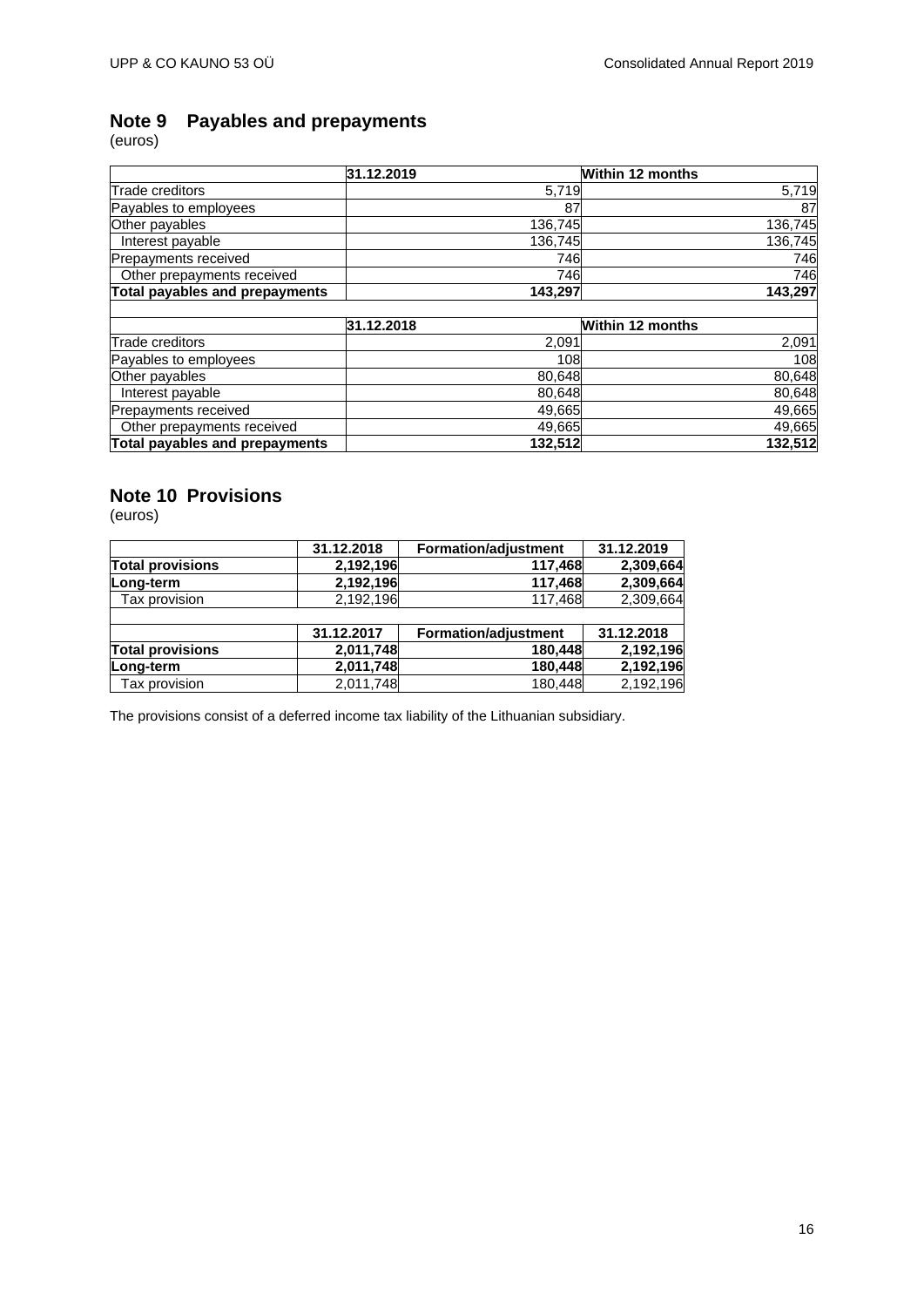## <span id="page-16-0"></span>**Note 11 Share capital**

(euros)

|                         | 31.12.2019 | 31.12.2018 |
|-------------------------|------------|------------|
| Share capital           | 2,500      | 2.500      |
| Number of shares (pcs.) |            |            |

Potential income tax liability of the group

The retained earnings of the group as of 31 December 2019 amounted to 1,191,662 euros (826,505 euros as of 31 December 2018). The maximum amount of income tax payable if all retained earnings were paid out as dividends is 238,332.40 euros (165,301 euros as of 31.12.2018). Therefore, 953,329.60 euros can be paid out as dividends (661,204 euros as of 31.12.2018).

The maximum potential income tax liability has been calculated on the assumption that the total distributed net dividends and income tax expense associated with their payment may not exceed distributable profits as of 31.12.2019.

### <span id="page-16-1"></span>**Note 12 Sales revenue**

(euros)

|                                                    | 2019      | 2018      |
|----------------------------------------------------|-----------|-----------|
| Sales revenue by geographical regions              |           |           |
| Sales to European Union Member States              |           |           |
| Lithuania                                          | 1,287,781 | 1,247,276 |
| <b>Total sales to European Union Member States</b> | 1,287,781 | 1,247,276 |
| <b>Total sales revenue</b>                         | 1,287,781 | 1,247,276 |
| Sales revenue by areas of activity                 |           |           |
| Rent for premises                                  | 1,287,781 | 1,247,276 |
| <b>Total sales revenue</b>                         | 1,287,781 | 1,247,276 |

# <span id="page-16-2"></span>**Note 13 Other operating expenses**

|                                           | 2019      | 2018      |
|-------------------------------------------|-----------|-----------|
| Miscellaneous office expenses             | $-2.704$  | $-1,720$  |
| Management service                        | $-24,000$ |           |
| Securities management expenses            | $-2,950$  | $-6,262$  |
| Expenses of legal and other consultations | $-3,308$  | $-5,182$  |
| Accounting and auditing                   | $-13.293$ | $-5,156$  |
| Total other operating expenses            | $-46,255$ | $-18,320$ |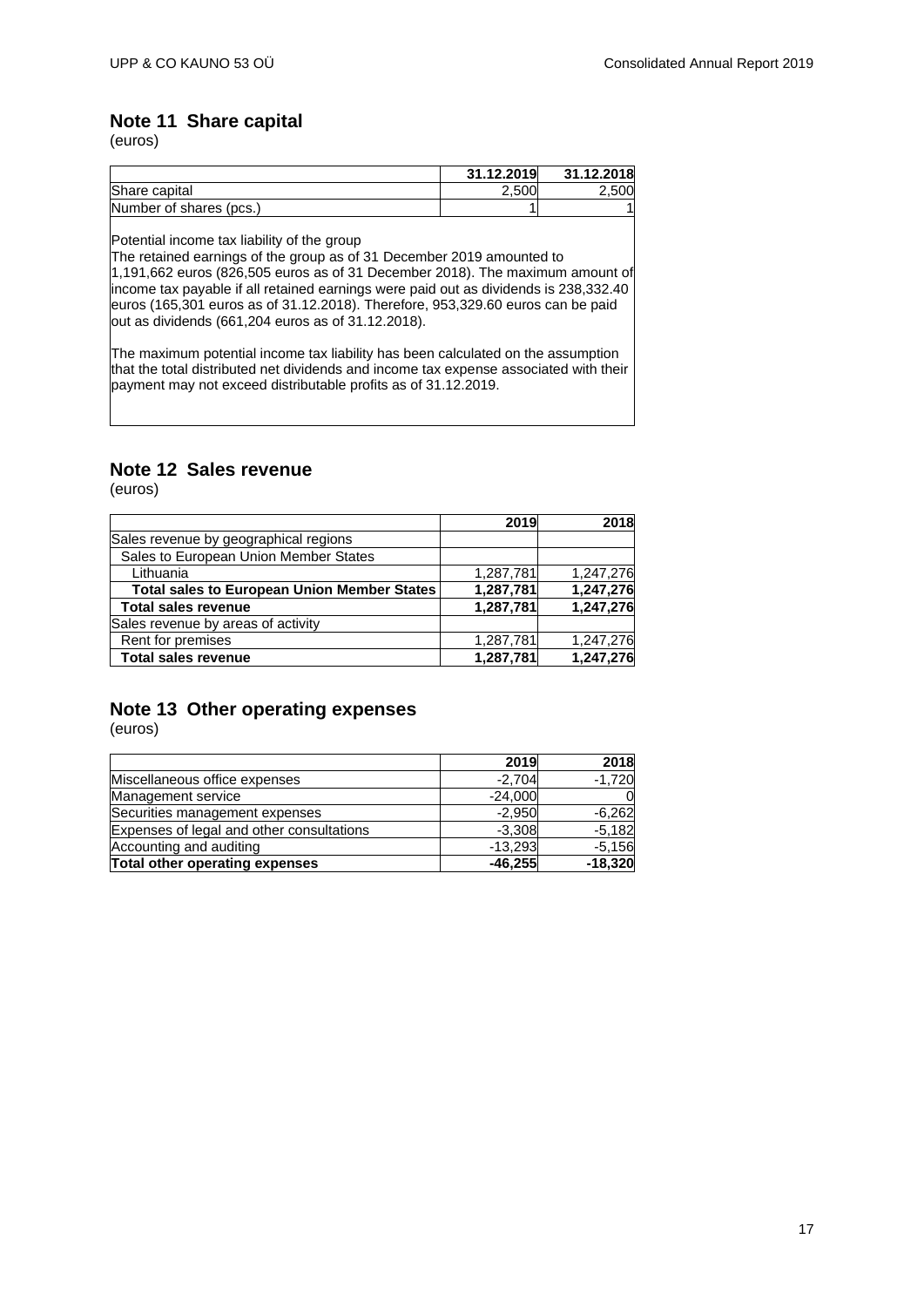## <span id="page-17-0"></span>**Note 14 Staff costs**

(euros)

|                                              | 2019   | 2018     |
|----------------------------------------------|--------|----------|
| Salaries and wages                           | $-288$ | $-252$   |
| Social security taxes                        | -4     | -785     |
| <b>Total labour expenses</b>                 | $-292$ | $-1,037$ |
| Average number of employees by type of work: |        |          |
| Member of management or supervisory body of  |        |          |
| legal person                                 |        |          |

# <span id="page-17-1"></span>**Note 15 Interest expenses**

(euros)

|                             | 2019       | 2018     |
|-----------------------------|------------|----------|
| Interest expense on bonds   | $-376,000$ | -375.997 |
| Interest expense from loans | $-186.174$ | -198.127 |
| Total interest expenses     | $-562,174$ | -574,124 |

### <span id="page-17-2"></span>**Note 16 Income tax**

(euros)

The income tax expenses of the group in the reporting year were 141,039 euros (180,448 euros in 2018), which has arisen due to the income tax liability of the Lithuanian subsidiary.

# <span id="page-17-3"></span>**Note 17 Related parties**

(euros)

| Name of accounting entity's parent company                     | United Partners Property OU      |
|----------------------------------------------------------------|----------------------------------|
| Country where accounting entity's parent company is registered | Estonia                          |
| Group name where parent company belongs                        | <b>IUnited Partners Group OU</b> |
| Country where group's parent company is registered             | <b>IEstonia</b>                  |

### **Balances with related parties by groups**

|                | 31.12.2019         |                 |                    | 31.12.2018      |
|----------------|--------------------|-----------------|--------------------|-----------------|
|                | <b>Receivables</b> | <b>Pavables</b> | <b>Receivables</b> | <b>Pavables</b> |
| Parent company |                    | 675.209         |                    | .209<br>675     |

### **Loans**

| 2019                        |         | Loans given Repayments of Interest paid Interest rate Underlying<br>lloans granted |        |    | <b>Currency</b> | <b>Due date</b> |
|-----------------------------|---------|------------------------------------------------------------------------------------|--------|----|-----------------|-----------------|
| Parent company              |         |                                                                                    |        |    |                 |                 |
| United Partners Property OU | 130.000 | 130,000                                                                            | 40.311 | 6% | EUR             | Unspecified     |
|                             |         |                                                                                    |        |    |                 | term            |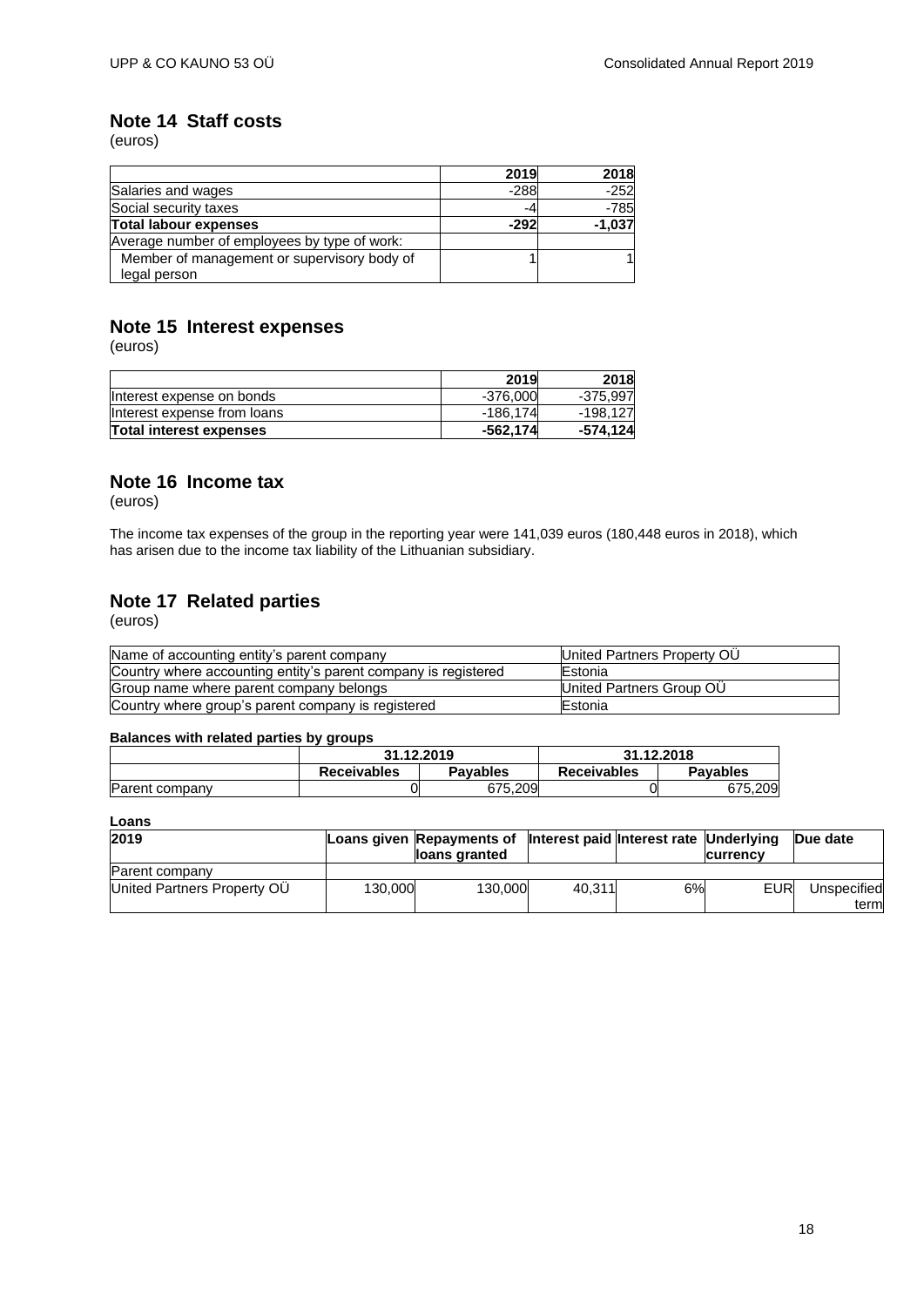| 2018                        |         | Loans raised Repayments of Interest paid Interest rate Underlying<br>lloans raised |        |    | <b>Currency</b> | <b>Due date</b>      |
|-----------------------------|---------|------------------------------------------------------------------------------------|--------|----|-----------------|----------------------|
| Parent company              |         |                                                                                    |        |    |                 |                      |
| United Partners Property OU | 136.600 | 186,500                                                                            | 63.545 | 6% | EUR             | Unspecified<br>terml |

#### **Purchases and sales of goods and services**

|                | 2019                                         |                                | 2018                                         |                                |
|----------------|----------------------------------------------|--------------------------------|----------------------------------------------|--------------------------------|
|                | <b>Purchases of</b><br>goods and<br>services | Sales of goods<br>and services | <b>Purchases of</b><br>goods and<br>services | Sales of goods<br>and services |
| Parent company | 24.000                                       |                                |                                              |                                |

| Remuneration and other significant benefits for<br>executive and senior management |      |      |
|------------------------------------------------------------------------------------|------|------|
|                                                                                    | 2019 | 2018 |
| Calculated remuneration                                                            | 288  | 252  |

The liability for the parent company includes a loan obligation in the amount of 671,850 euros (671,850 euros as of 31.12.2018) and unpaid interest in the amount of 3,359 euros (3,359 euros as of 31.12.2018). In the reporting period, interest was paid to the parent company in the amount of 40,311 euros (63,545 euros in 2018).

No discounts have been given in the transactions with the related parties in the reporting period.

No other benefits are provided to the members of the management board.

### <span id="page-18-0"></span>**Note 18 Events after the reporting date**

The World Health Organization (WHO) received the first notices about the new coronavirus (COVID-19) from China in December 2019. The virus has spread all over the world in the first months of 2020 and the WHO declared the virus outbreak a pandemic on 11 March 2020. Many countries have declared a state of emergency. The pandemic has caused significant problems for the economy and companies.

The management considers the coronavirus pandemic a non-adjusting event after the reporting date. As the situation is unstable and rapidly changing, it would be unreasonable for the management to offer any quantitative estimates of the possible impact of the pandemic. At the time this report was prepared, the management had no information that would suggest that the impact of the coronavirus was likely to jeopardise the sustainability of the Company's operations within 12 months.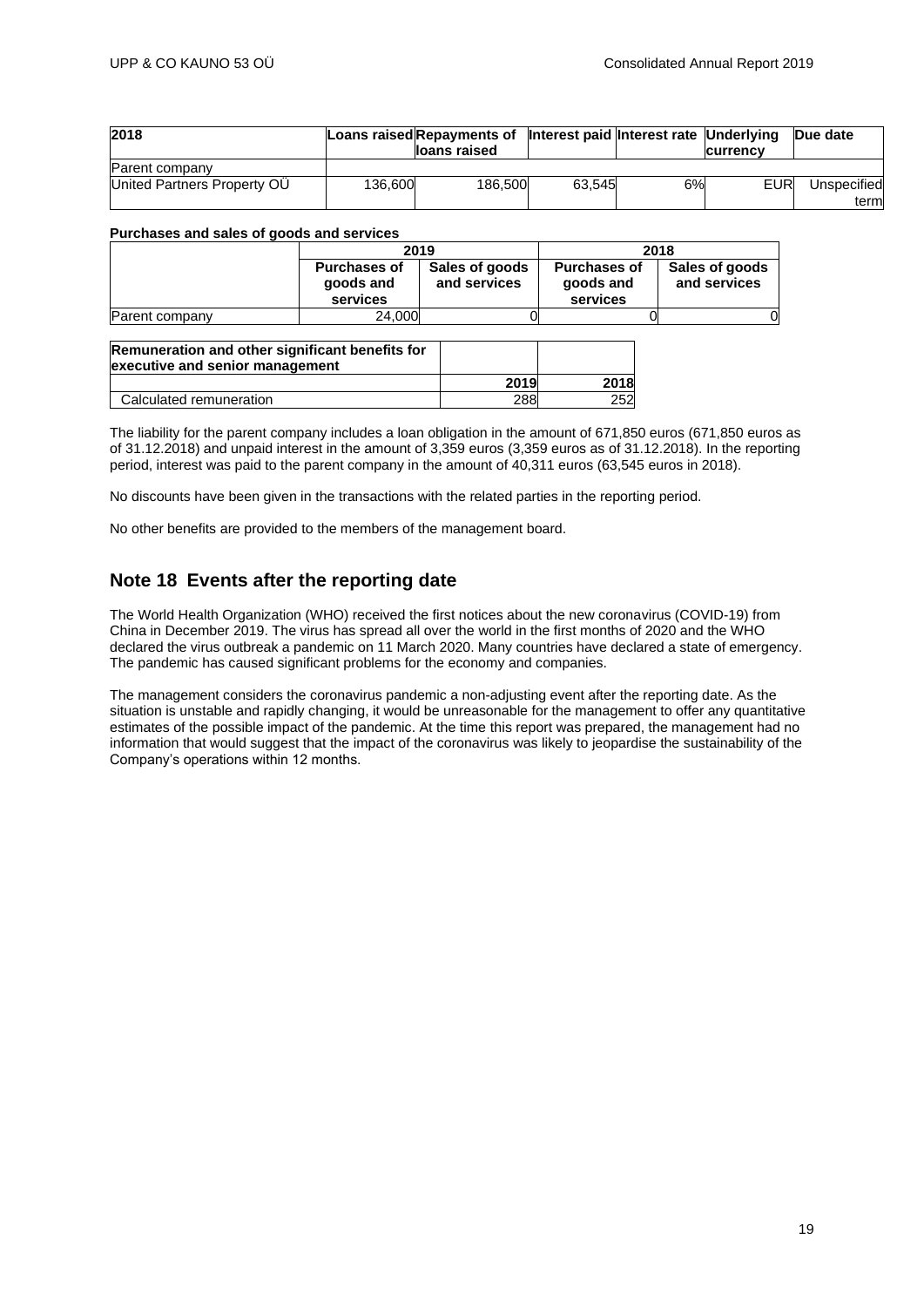# <span id="page-19-0"></span>**Note 19 Unconsolidated balance sheet**

(euros)

|                                            | 31.12.2019 | 31.12.2018 |
|--------------------------------------------|------------|------------|
| Assets                                     |            |            |
| Current assets                             |            |            |
| Cash                                       | 85,133     | 81,271     |
| Receivables and prepayments                | 36,899     | 36,652     |
| <b>Total current assets</b>                | 122,032    | 117,923    |
| Non-current assets                         |            |            |
| Investments in subsidiaries and affiliates | 3,200      | 3,200      |
| Receivables and prepayments                | 5,356,350  | 5,356,350  |
| <b>Total non-current assets</b>            | 5,359,550  | 5,359,550  |
| <b>Total assets</b>                        | 5,481,582  | 5,477,473  |
| iabilities and equity                      |            |            |
| Payables                                   |            |            |
| <b>Current liabilities</b>                 |            |            |
| Payables and prepayments                   | 84,291     | 80,648     |
| <b>Total current liabilities</b>           | 84,291     | 80,648     |
| Long-term liabilities                      |            |            |
| Loans payable                              | 5,371,850  | 5,371,850  |
| <b>Total non-current liabilities</b>       | 5,371,850  | 5,371,850  |
| <b>Total liabilities</b>                   | 5,456,141  | 5,452,498  |
| Equity                                     |            |            |
| Share capital at nominal value             | 2,500      | 2,500      |
| Retained profit (loss)                     | 22,475     | 9,527      |
| Profit (loss) for financial year           | 466        | 12,948     |
| <b>Total equity</b>                        | 25,441     | 24,975     |
| <b>Total liabilities and equity</b>        | 5,481,582  | 5,477,473  |

# <span id="page-19-1"></span>**Note 20 Unconsolidated Income Statement**

|                                  | 2019       | 2018       |
|----------------------------------|------------|------------|
| Other operating expenses         | $-17,687$  | $-8,187$   |
| Other operating charges          |            | $-11$      |
| Total operating profit (loss)    | $-17,687$  | $-8,198$   |
| Interest income                  | 434.464    | 440,374    |
| Interest expenses                | $-416,311$ | $-419,228$ |
| Profit (loss) before tax         | 466        | 12,948     |
| Profit (loss) for financial year | 466        | 12,948     |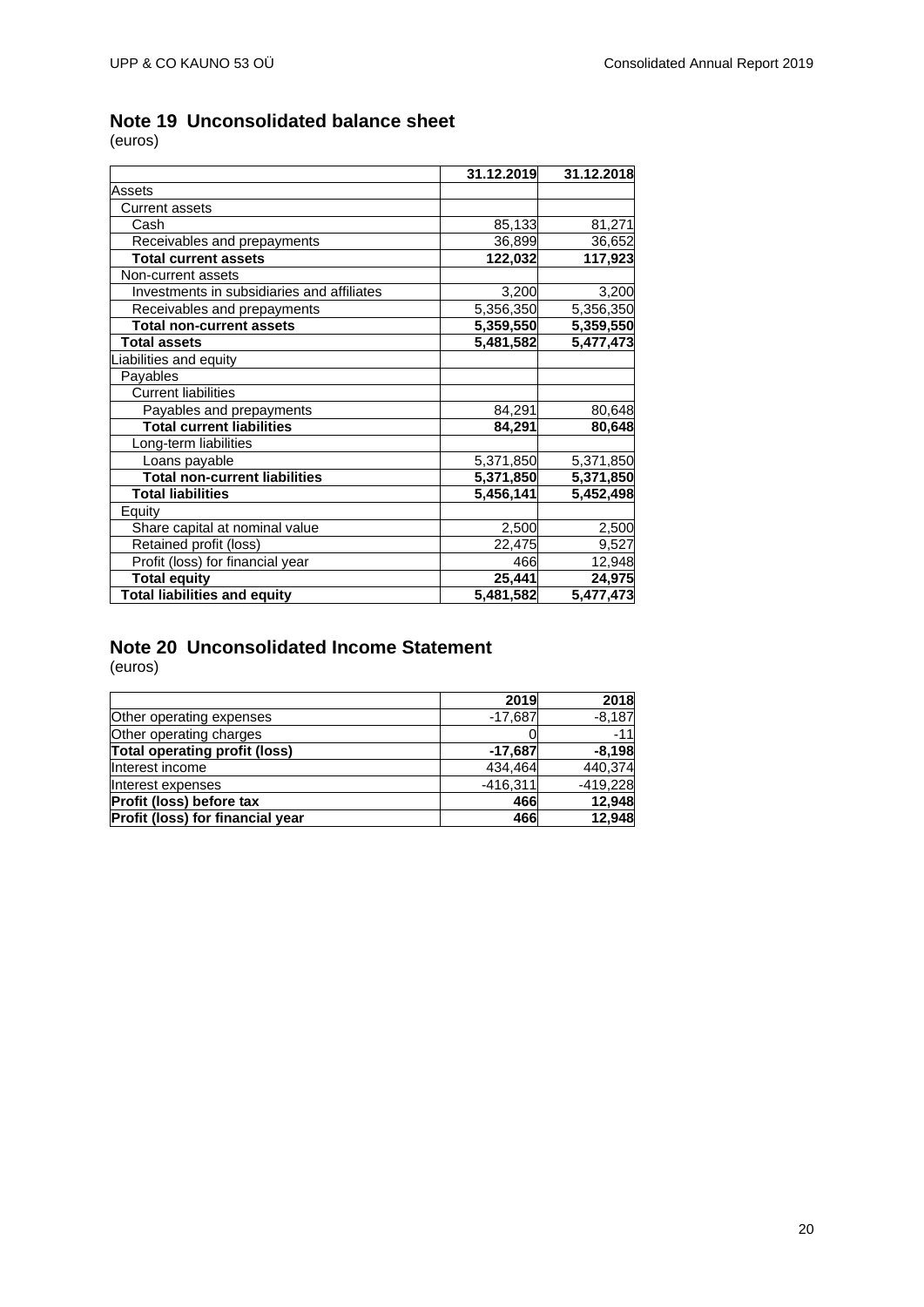# <span id="page-20-0"></span>**Note 21 Unconsolidated cash flow statement**

|                                                                           | 2019       | 2018       |
|---------------------------------------------------------------------------|------------|------------|
| Cash flow from operating activities                                       |            |            |
| Operating profit (loss)                                                   | -17,687    | $-8,198$   |
| Change in receivables and prepayments related to<br>operating activities  | $-247$     | $-11$      |
| Change in liabilities and prepayments relating to<br>operating activities | 3,643      |            |
| Total cash flow from operating activities                                 | $-14,291$  | $-8,209$   |
| Cash flow from investing activities                                       |            |            |
| Purchase of subsidiaries                                                  |            | $-2,500$   |
| Loans given                                                               | $-130,000$ | $-25,000$  |
| Repayments of loans granted                                               | 130,000    | 132,350    |
| Interest received                                                         | 434,464    | 437,739    |
| Total cash flow from investing activities                                 | 434,464    | 542,589    |
| Cash flow from financing activities                                       |            |            |
| Loans raised                                                              | 130,000    | 136,600    |
| Repayments of loans raised                                                | $-130,000$ | $-186,500$ |
| Interest paid                                                             | $-416,311$ | $-439,547$ |
| Total cash flow from financing activities                                 | -416,311   | -489,447   |
| <b>Total cash flow</b>                                                    | 3,862      | 44,933     |
| Cash and cash equivalents at beginning of period                          | 81,271     | 36,338     |
| Change in cash and cash equivalents                                       | 3,862      | 44,933     |
| Cash and cash equivalents at end of period                                | 85,133     | 81,271     |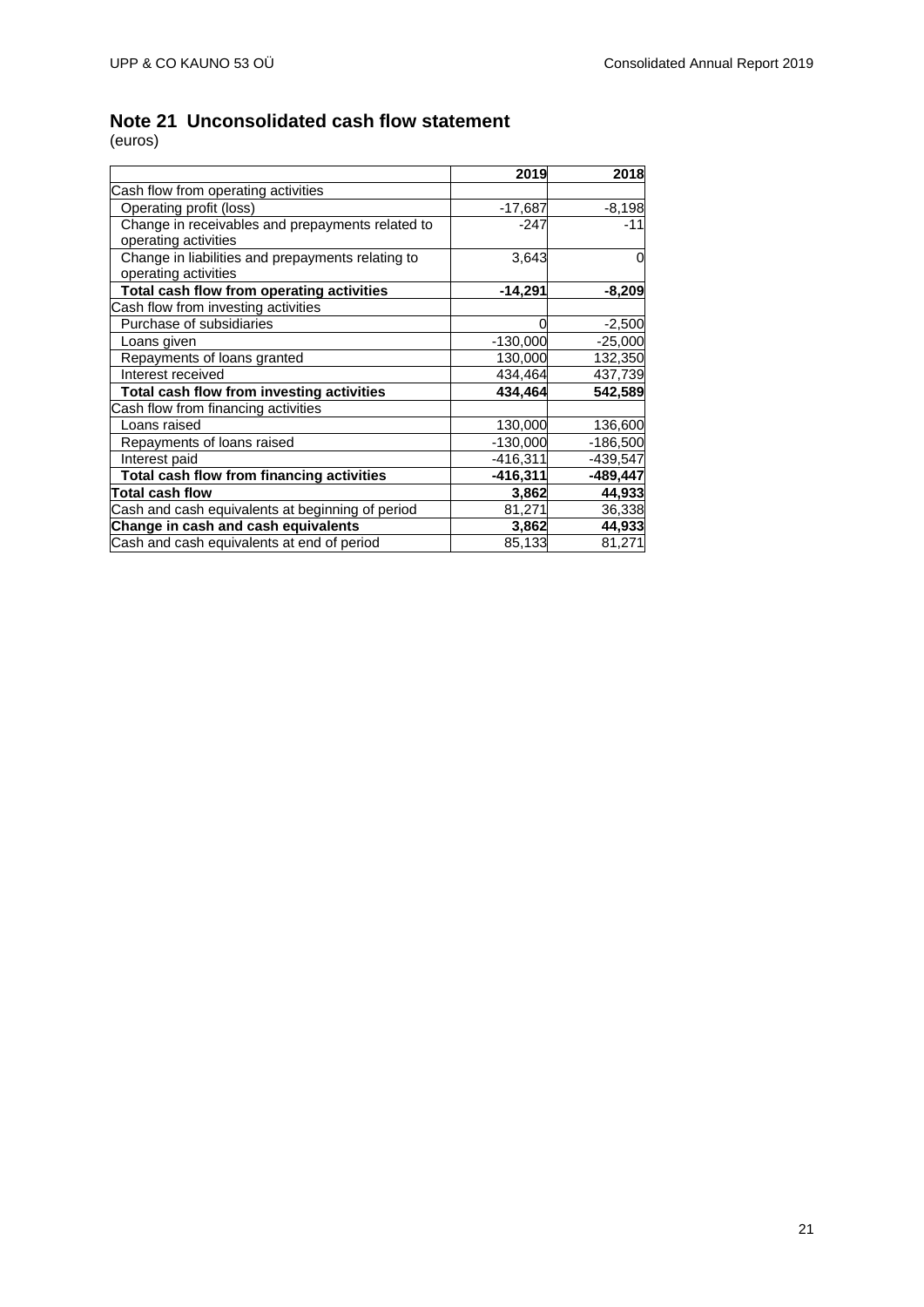# <span id="page-21-0"></span>**Note 22 Unconsolidated statement of changes in equity**

(euros)

|                             |                  | Total             |           |
|-----------------------------|------------------|-------------------|-----------|
|                             | Share capital at | Retained earnings |           |
|                             | nominal value    | (loss)            |           |
| 31.12.2017                  | 2,500            | 9,527             | 12,027    |
| Profit (loss) for financial |                  | 12,948            | 12,948    |
| year                        |                  |                   |           |
| 31.12.2018                  | 2,500            | 22,475            | 24,975    |
| Book value of               | $-3,200$         |                   | $-3,200$  |
| shareholdings under         |                  |                   |           |
| dominant and significant    |                  |                   |           |
| influence                   |                  |                   |           |
| Value of shareholdings      | 3,200            | 804,030           | 807,230   |
| under dominant and          |                  |                   |           |
| significant influence       |                  |                   |           |
| calculated by the equity    |                  |                   |           |
| method                      |                  |                   |           |
| <b>Adjusted</b>             | 2,500            | 826,505           | 829,005   |
| unconsolidated equity       |                  |                   |           |
| 31.12.2018                  |                  |                   |           |
| Profit (loss) for financial | $\Omega$         | 466               | 466       |
| vear                        |                  |                   |           |
| 31.12.2019                  | 2,500            | 22,941            | 25,441    |
| Book value of               | $-3,200$         | 0                 | $-3,200$  |
| shareholdings under         |                  |                   |           |
| dominant and significant    |                  |                   |           |
| influence                   |                  |                   |           |
| Value of shareholdings      | 3,200            | 1,168,721         | 1,171,921 |
| under dominant and          |                  |                   |           |
| significant influence       |                  |                   |           |
| calculated by the equity    |                  |                   |           |
| method                      |                  |                   |           |
| <b>Adjusted</b>             | 2,500            | 1,191,662         | 1,194,162 |
| unconsolidated equity       |                  |                   |           |
| as of 31.12.2019            |                  |                   |           |

## <span id="page-21-1"></span>**Note 23 Going concern**

The financial statements of the group have been prepared in consideration of the company being a going concern. As of 31 December 2019, the current liabilities of the company exceeded current assets by 228,920 euros (563,809 as of 31.12.2018). The management is of the opinion that the consolidation group is sufficiently capitalised, the negative operating capital is temporary; it is related to the specific character of the activities and does not pose a threat to sustainability. Short-term liabilities are covered with cash flow from business activities.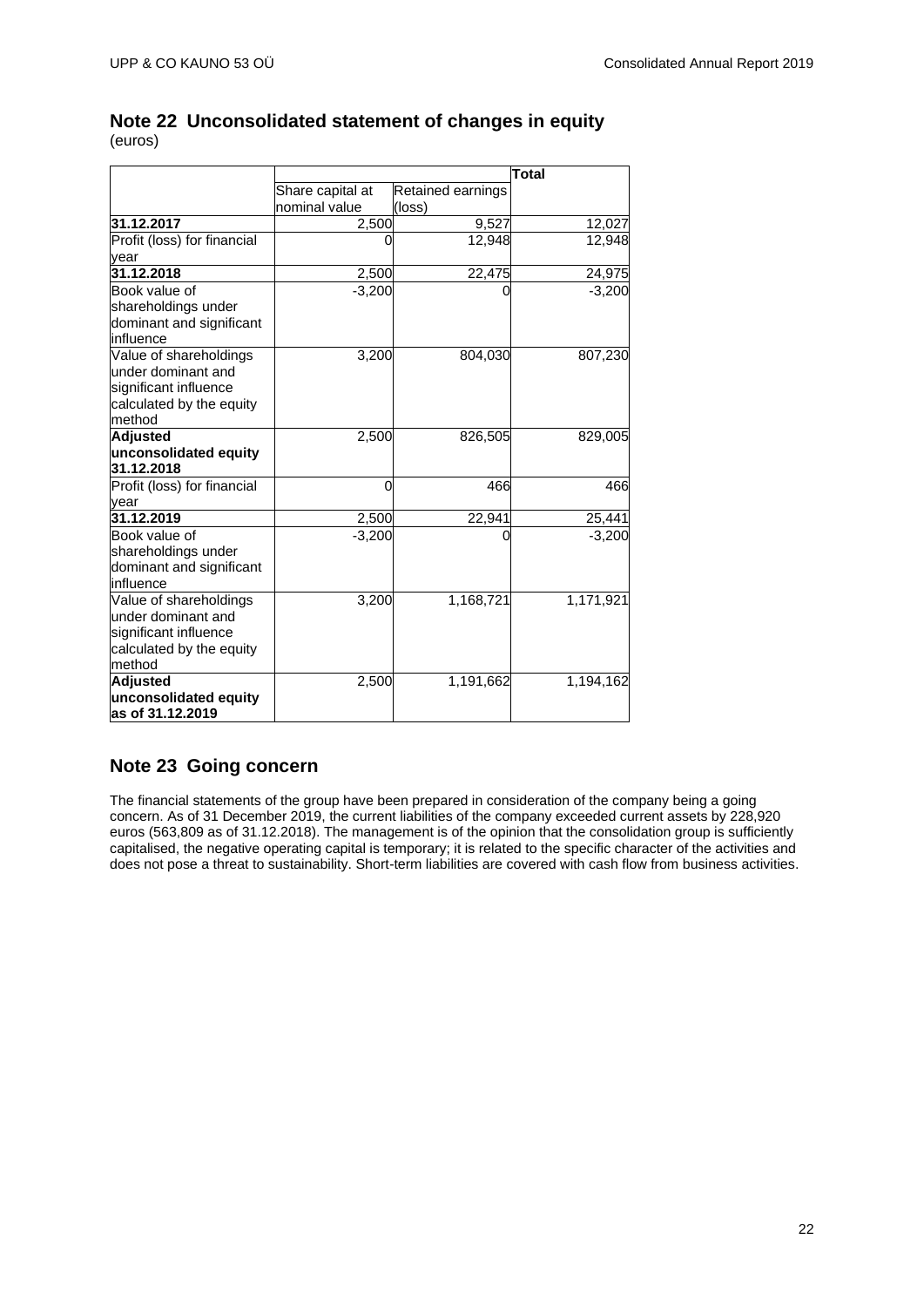# <span id="page-22-0"></span>**Digital signatures to the report**

The date of completion of the report is: 23.04.2020

### **The accuracy of the data in the annual report of UPP & CO KAUNO 53 OÜ (registry code 14194597) for the period of 01.01.2019 - 31.12.2019 has been confirmed electronically by:**

| <u>poliod of pillo is a children of the pool voluntile of violity with</u> |                                       |                   |
|----------------------------------------------------------------------------|---------------------------------------|-------------------|
| Name of undersigned                                                        | Role of signatory                     | Date of signature |
| <b>MARKO TALI</b>                                                          | Member of Management Board 23.04.2020 |                   |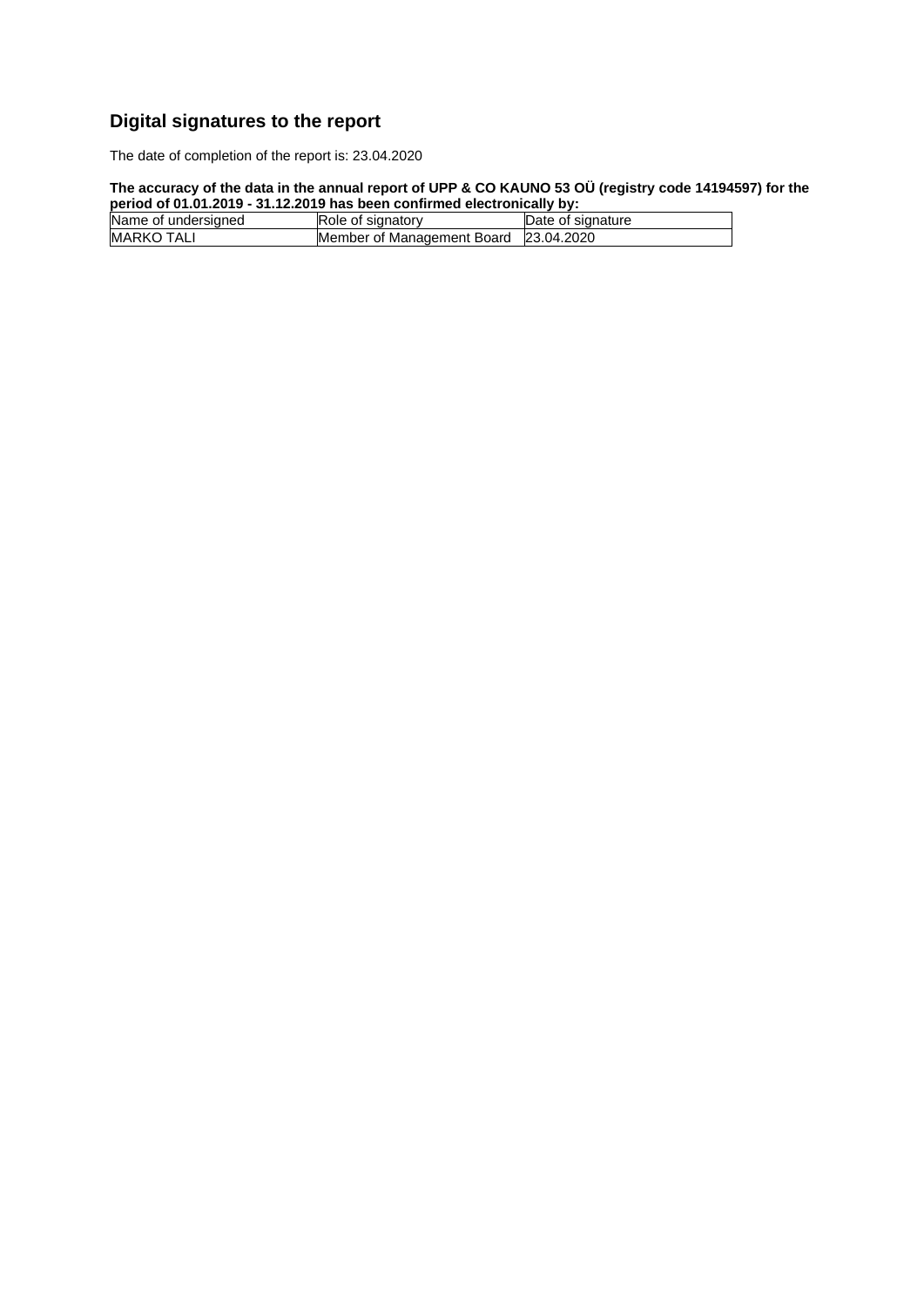#### **INDEPENDENT AUDITOR'S REPORT**

<span id="page-23-0"></span>To the owners of UPP & CO KAUNO 53 OÜ

#### **Opinion**

We have audited the consolidated financial statements of UPP & CO KAUNO 53 OU and its subsidiaries (the Group), which comprise the consolidated balance sheet as of<br>31 December 2019, and the consolidated income statement, c

In our opinion, the accompanying consolidated financial statements present fairly, in all material respects, the consolidated financial position of the Group as of<br>31 December 2019, and its consolidated financial performan

#### **Basis for Opinion**

We conducted our audit in accordance with the International Standards on Auditing (Estonia) (ISAs (EE)). Our responsibilities under those standards are further described in the Sworn Auditor's Responsibilities for the Audit of the Consolidated Financial Statements section of our report. We are independent of the Group in accordance with<br>the Code of Ethics for Professional Accountants (Esto requirements. We believe that the audit evidence we have obtained is sufficient and appropriate to provide a basis for our opinion.

#### **Other Information**

The management is responsible for the other information. The other information comprises the information included in the management report, but does not include the consolidated financial statements and our sworn auditor's report thereon.

Our opinion on the consolidated financial statements does not cover the other information and we do not express any form of assurance conclusion thereon.

In connection with our audit of the consolidated financial statements, our responsibility is to read the other information and, in doing so, consider whether the other information is materially inconsistent with the consolidated financial statements or our knowledge obtained in the audit or otherwise appears to be materially misstated.

If, based on the work we have performed, we conclude that there is a material misstatement of this other information, we are required to report that fact. We have nothing to report in this regard.

#### **Responsibilities of the management and those charged with governance for the consolidated financial statements**

The management is responsible for the preparation and fair presentation of the consolidated financial statements in accordance with the Estonian financial reporting standard and for such internal control as the management determines is necessary to enable the preparation of consolidated financial statements that are free from material misstatement, whether due to fraud or error.

In preparing the consolidated financial statements, the management is responsible for assessing the Group's ability to continue as a going concern, disclosing, as applicable, matters related to the going concern and using the going concern basis of accounting unless the management either intends to liquidate the Group or to cease<br>operations, or has no realistic alternative but to do

Those charged with governance are responsible for overseeing the Group's financial reporting process.

#### **Sworn auditor's responsibilities for the audit of the consolidated financial statements**

Our objectives are to obtain reasonable assurance about whether the consolidated financial statements as a whole are free from material misstatement, whether due to fraud or error, and to issue a sworn auditor's report that includes our opinion. Reasonable assurance is a high level of assurance, but is not a guarantee that an audit conducted in accordance with the ISAs (EE) will always detect a material misstatement when it exists. Misstatements can arise from fraud or error and are considered<br>material if, individually or in the aggregate, they could financial statements.

As part of an audit in accordance with the ISAs (EE), we exercise professional judgment and maintain professional scepticism throughout the audit. We also:

- identify and assess the risks of material misstatement of the consolidated financial statements, whether due to fraud or error, design and perform audit procedures responsive to those risks, and obtain audit evidence that is sufficient and appropriate to provide a basis for our opinion. The risk of not detecting a material misstatement<br>resulting from fraud is higher than for one resu control;

- obtain an understanding of internal control relevant to the audit in order to design audit procedures that are appropriate in the circumstances, but not for the purpose of

expressing an opinion on the effectiveness of the Group's internal control;<br>- evaluate the appropriateness of the accounting policies used and the reasonableness of the accounting estimates and related disclosures made b - conclude on the appropriateness of the management's use of the going concern basis of accounting and, based on the audit evidence obtained, whether a material<br>uncertainty exists related to events or conditions that may c

uncertainty exists, we are required to draw attention in our sworn auditor's report to the related disclosures in the consolidated financial statements or, if such disclosures are inadequate, to modify our opinion. Our conclusions are based on the audit evidence obtained up to the date of our sworn auditor's report. However, future events or conditions may cause the Group to cease to continue as a going concern;

- evaluate the overall presentation, structure and content of the consolidated financial statements, including the disclosures, and whether the consolidated financial

statements represent the underlying transactions and events in a manner that achieves fair presentation;<br>- obtain sufficient appropriate audit evidence regarding the financial information of the entities or business atdivi

We communicate with those charged with governance regarding, among other matters, the planned scope and timing of the audit and significant audit findings, including any significant deficiencies in internal control that we identify during our audit.

/digitally signed Mart Nõmper Sworn Auditor Number 499 Grant Thornton Baltic OÜ Audit firm's licence no. 3 Pärnu mnt 22, 10141 Tallinn 23.04.2020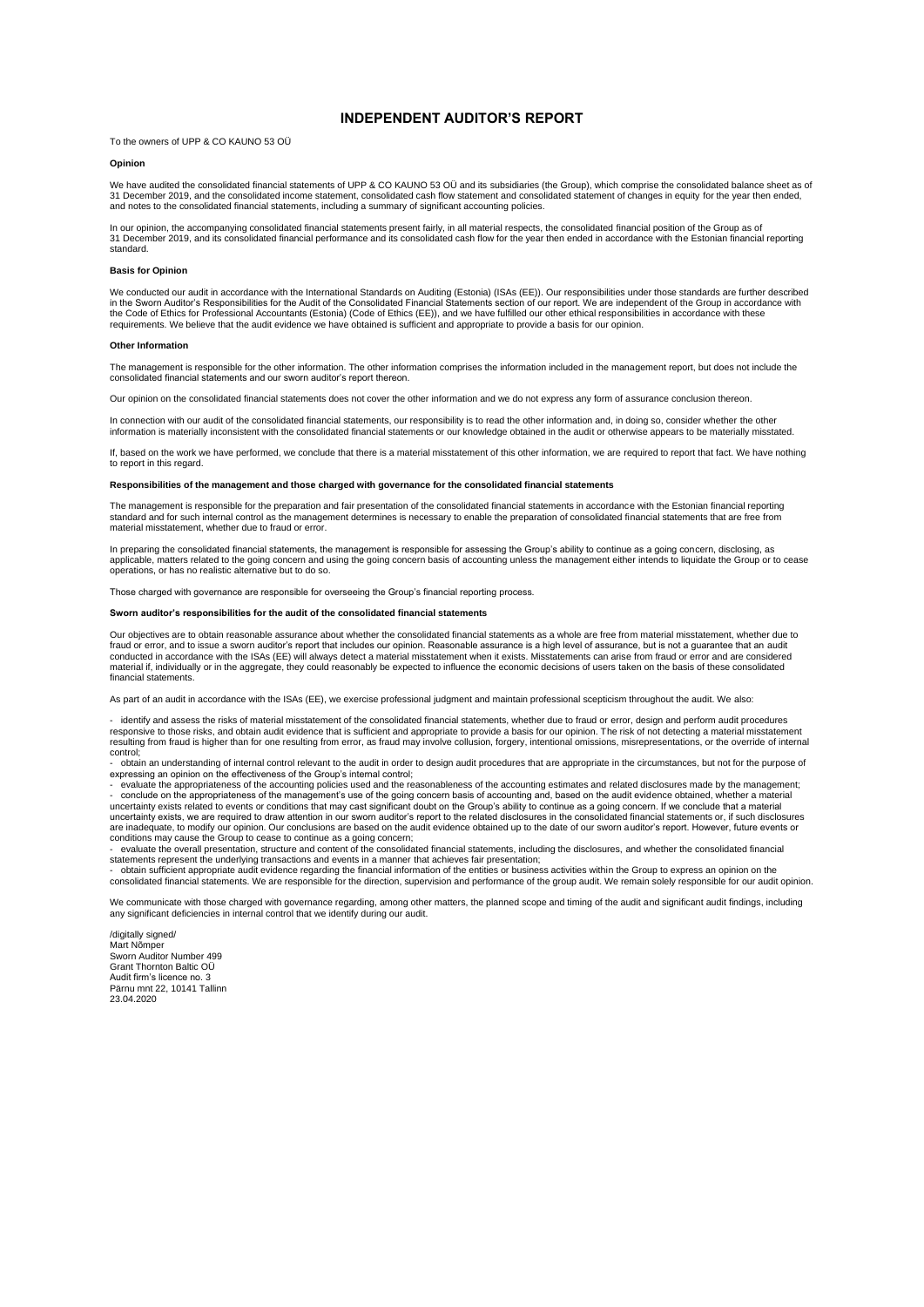### **Digital signatures of auditors**

**The auditor's report enclosed with the annual report of UPP & CO KAUNO 53 OÜ (registry code 14194597) for the period 01.01.2019 - 31.12.2019 has been signed digitally by:**

| Name of undersigned | lRole of signatorv | Date of signature |
|---------------------|--------------------|-------------------|
| <b>MART NOMPER</b>  | Sworn Auditor      | 23.04.2020        |
|                     |                    |                   |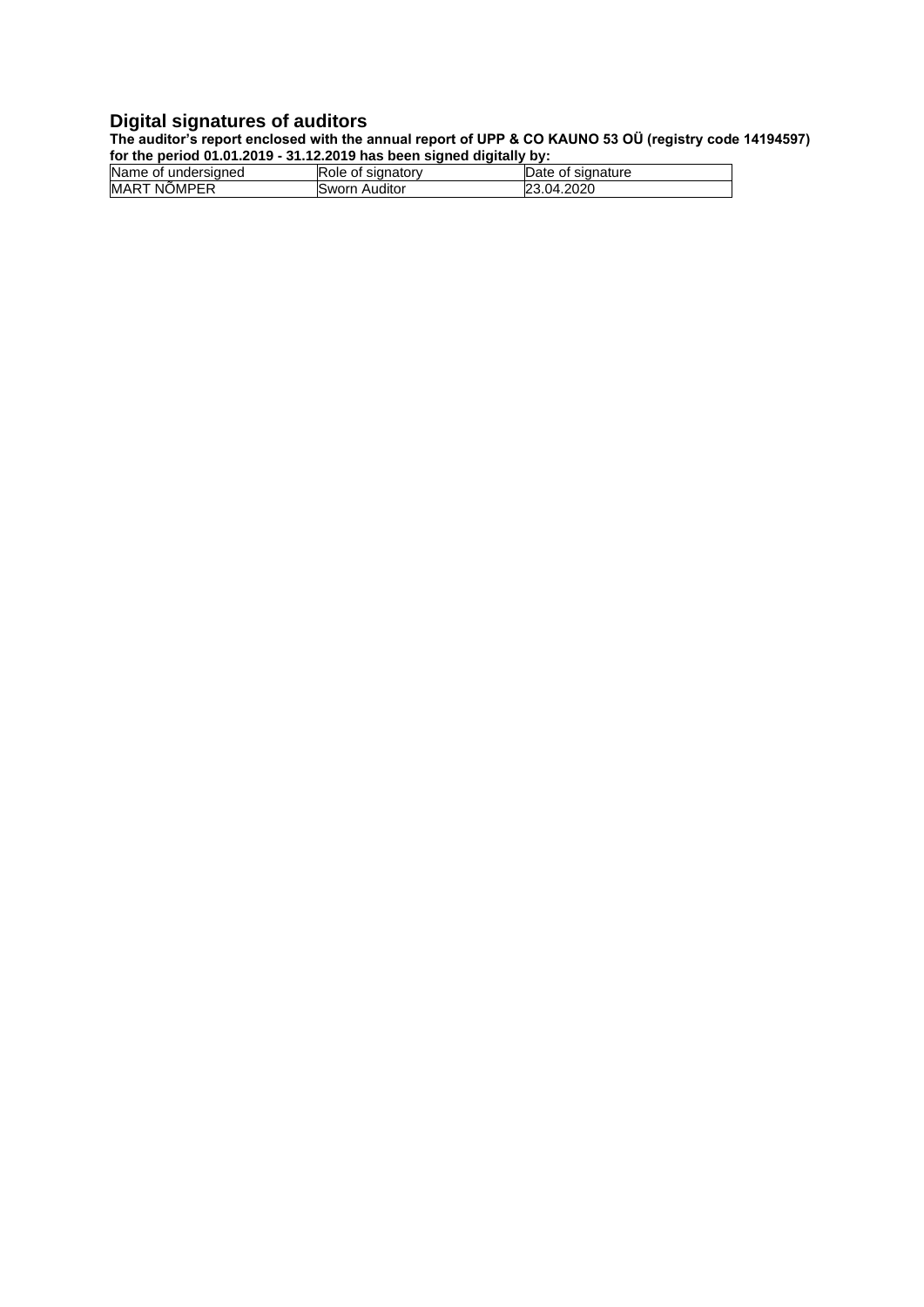# **Profit distribution proposal**

(euros)

|                                             | 31.12.2019 |
|---------------------------------------------|------------|
| Retained profit (loss)                      | 826,505    |
| Profit (loss) for financial year            | 365,157    |
| Total                                       | 1,191,662  |
| <b>Distribution</b>                         |            |
| Retained earnings (loss) after distribution | 1,191,662  |
| (covering)                                  |            |
| Total                                       | 1,191,662  |

# **Profit distribution resolution**

|                                             | 31.12.2019 |
|---------------------------------------------|------------|
| Retained profit (loss)                      | 826,505    |
| Profit (loss) for financial year            | 365,157    |
| Total                                       | 1,191,662  |
| Distribution                                |            |
| Retained earnings (loss) after distribution | 1,191,662  |
| (covering)                                  |            |
| Total                                       | 1,191,662  |